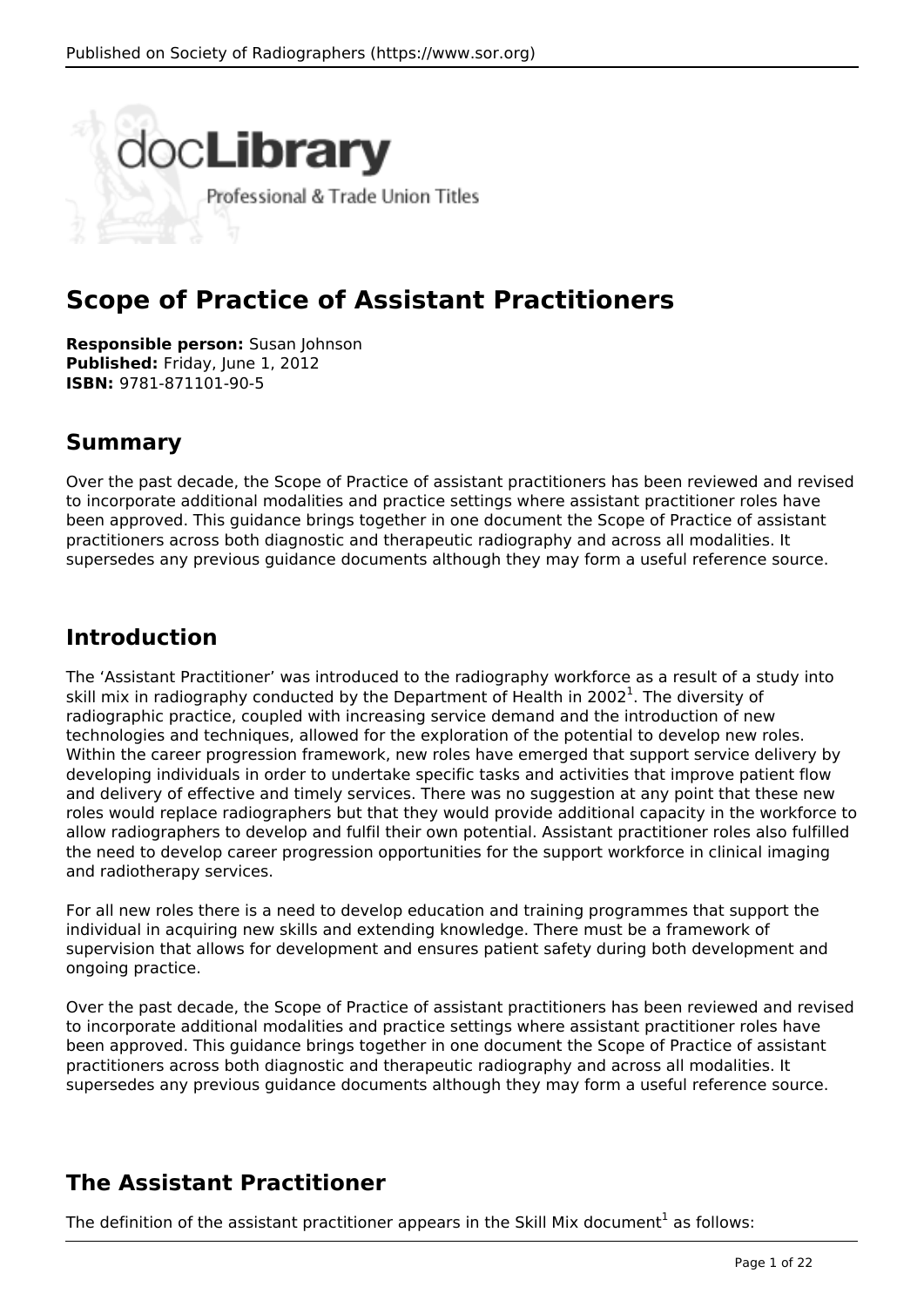#### **'''An Assistant Practitioner performs protocol-limited clinical tasks under the direction and supervision of a state registered practitioner.''**

(It should be noted that, at the time of publication, the term ''state registered'' was still valid).

The Society and College of Radiographers' policy regarding the practice of assistant practitioners was published in the document "Educational and Professional Development: Moving Ahead"<sup>2</sup>. Assistant practitioners, like general support staff, are likely to be from diverse backgrounds but they will differ from the general support workforce in that, as part of their duties, they will perform limited clinical imaging examinations or treatment procedures in concert with, and under the supervision of, registered radiographers. The range of such examinations or treatments will vary in accordance with locally identified need but is likely to be confined to standard examinations or treatments carried out on adult patients who are conscious, co-operative and communicative, and conducted in accordance with locally agreed protocols.

This guidance document is intended to support service managers, radiographers and assistant practitioners by stating clearly the rationale for the Scope of Practice of Assistant Practitioners in all aspects of imaging and radiotherapy and clarifying the responsibilities of all concerned. Service managers may wish to use this document to create local guidelines which best suit their own service needs.

It is intended that the Scope of Practice for the entire radiography workforce continues to be kept under review and research evidence used to support future developments in the Scope of Practice, such that services to patients continue to be improved.

# **Regulation and the Voluntary Register**

The NHS (England) White Paper<sup>3</sup> outlining the Health and Community Care Bill was followed by a Command Paper entitled "Enabling Excellence: Autonomy and Accountability for Health and Social Care Staff".<sup>4</sup> This indicated that wholesale regulation of the support workforce would not be pursued. It proposed instead that a system of assured voluntary registration be introduced. The Command Paper also suggested that the public and patients who want to gauge whether the support worker meets appropriate standards should be able to access such information, and it placed responsibility for ensuring competence of the workforce with the employer. In Scotland, there are already codes of conduct<sup>5</sup> for both employers and employees in respect of the support workforce.

In order to carry out its responsibilities with regard to public safety and professional practice, the Society and College of Radiographers developed an accreditation scheme and a public voluntary register for assistant practitioners to reassure patients and employers that these registrants had been appropriately educated and trained for their role. It is possible that the SCoR voluntary register may become part of a system of "voluntary assured registration".

The public voluntary register for assistant practitioners has operated since 2005 but of those members that claim assistant practitioner as their membership status, only a small proportion have sought accreditation and have their name entered on the voluntary register. The implication is that, for the remainder, we do not know their scope of practice and the training that underpins it nor do we know if they engage in continuing professional development (CPD) to maintain their skills and competence.

Additionally, as members of the Society of Radiographers (SoR), assistant practitioners are entitled to benefits of membership such as professional indemnity insurance. However, if they are not accredited then the SoR and possibly their supervising radiographers do not know whether they have been "adequately educated and trained" for the tasks they are delegating to them. Therefore from January 2013, all members who claim to be assistant practitioners will be asked to apply for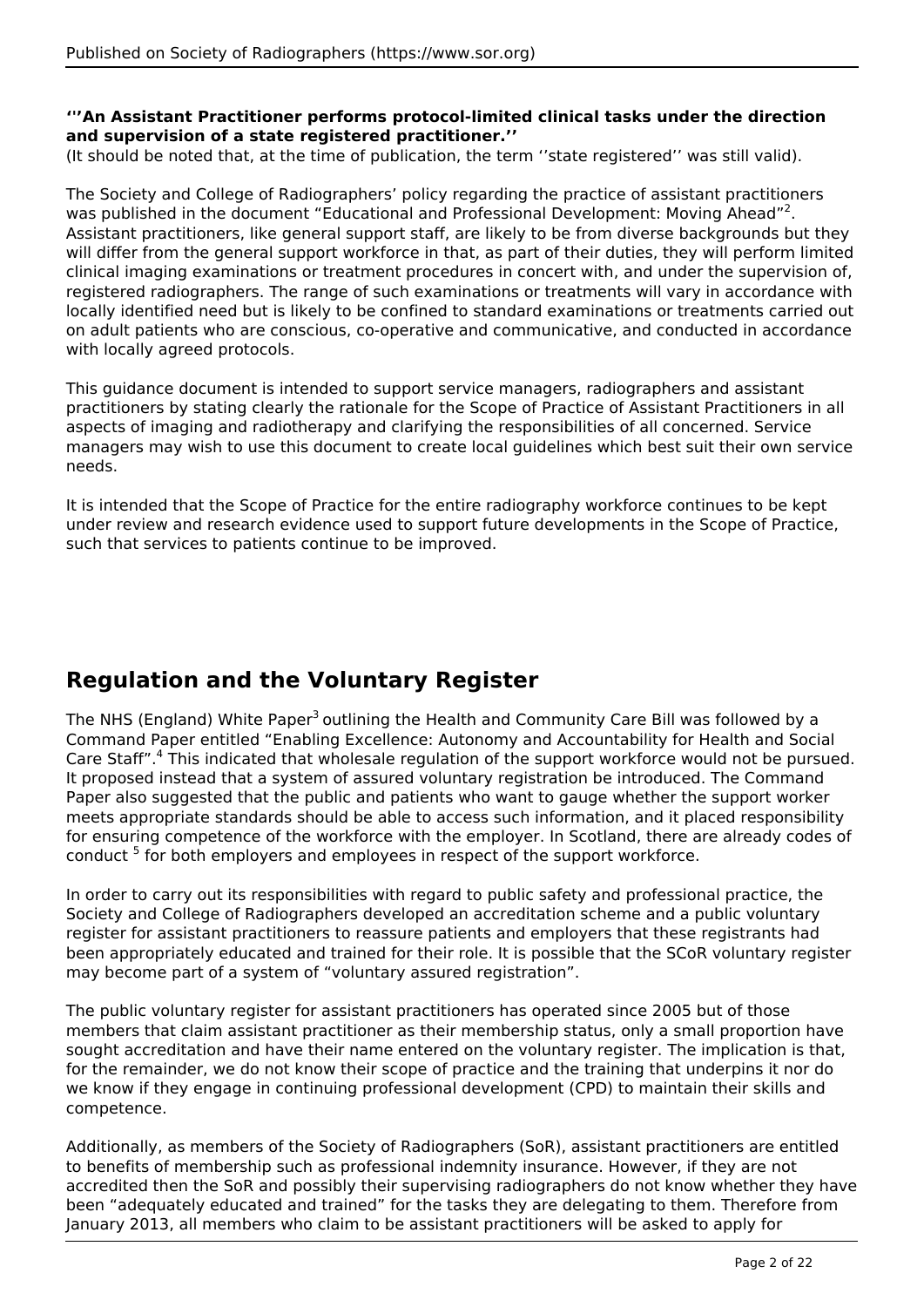accreditation. In due course, those who do not seek accreditation will be informed that their membership status will be annotated as "support worker" or "radiography department helper". They will not be subsequently recognised by the SoR for any clinical activity relating to imaging or treatment.

As part of a professional workforce the expectation is that assistant practitioners like any other healthcare practitioner should be willing to place themselves on a voluntary register to signify that they accept the SCoR's professional standards and its Code of Conduct and Ethics <sup>6</sup> just as radiographer members are required to maintain their registered status with the Health Professions Council (HPC).

# **Supervision, Accountability and Delegation**

It must be remembered that the underlying role of the assistant practitioner is to perform protocol limited clinical tasks under the direction and supervision of a registered practitioner, usually a radiographer. The assistant practitioner is not a registered healthcare professional (a situation that is unlikely to change for the foreseeable future) and therefore cannot take overall responsibility for the "episode of care". The person in overall charge of the radiographic, radiotherapy or ultrasound procedure is usually a registered radiographer or other registered healthcare professional. Within a framework of supervision they may be able to delegate appropriate tasks to the assistant practitioner.

Radiographers who themselves are undergoing considerable professional development or preceptorship should not be expected to undertake the additional burden of supervision of assistant practitioners. It is expected that those radiographers providing supervision are themselves employed within roles for which the job description includes responsibilities for teaching and assessing in the workplace.

The SCoR has published a Statement <sup>7</sup> and a Framework <sup>8</sup> related to clinical supervision. It should be recognised that clinical supervision is a quality assurance framework and not a quality control process. Clinical supervision is a two-way process between an individual and his/her mentors, supervisors and peers and is intended to ensure that safe, effective practice is carried out at all times.

The principle of supervision means that there must be a designated supervisor and the assistant practitioner will know clearly who is supervising them for all tasks that they undertake and that their supervisor will be working with them in the imaging or treatment room, or will be immediately accessible for support and advice. Legal opinion has advised that ''adequate supervision'' for assistant practitioners cannot be provided by telephone and therefore the Society and College of Radiographers does not support this practice.

It must be agreed by both the assistant practitioner and the supervising radiographer that the assistant practitioner is competent to undertake the task required, whether they are working under direct supervision or under indirect supervision. If they carry out the task under direct supervision ie working alongside a registered radiographer or other registered practitioner, legal responsibility for the task remains with the supervising radiographer as the autonomous, regulated practitioner. Indirect supervision occurs when the supervising radiographer, having ascertained that the examination for a particular patient is appropriate, delegates the task to the assistant. The radiographer may not actually oversee the procedure being undertaken, however they retain the responsibility for the act of delegation.

Where a supervising radiographer judges that the assistant practitioner being supervised is not able to undertake the allocated task, the supervising radiographer is directly responsible and accountable for ensuring that the task is re-allocated, or for carrying out the task personally. It is also the responsibility of the assistant practitioner to alert the supervising radiographer to situations where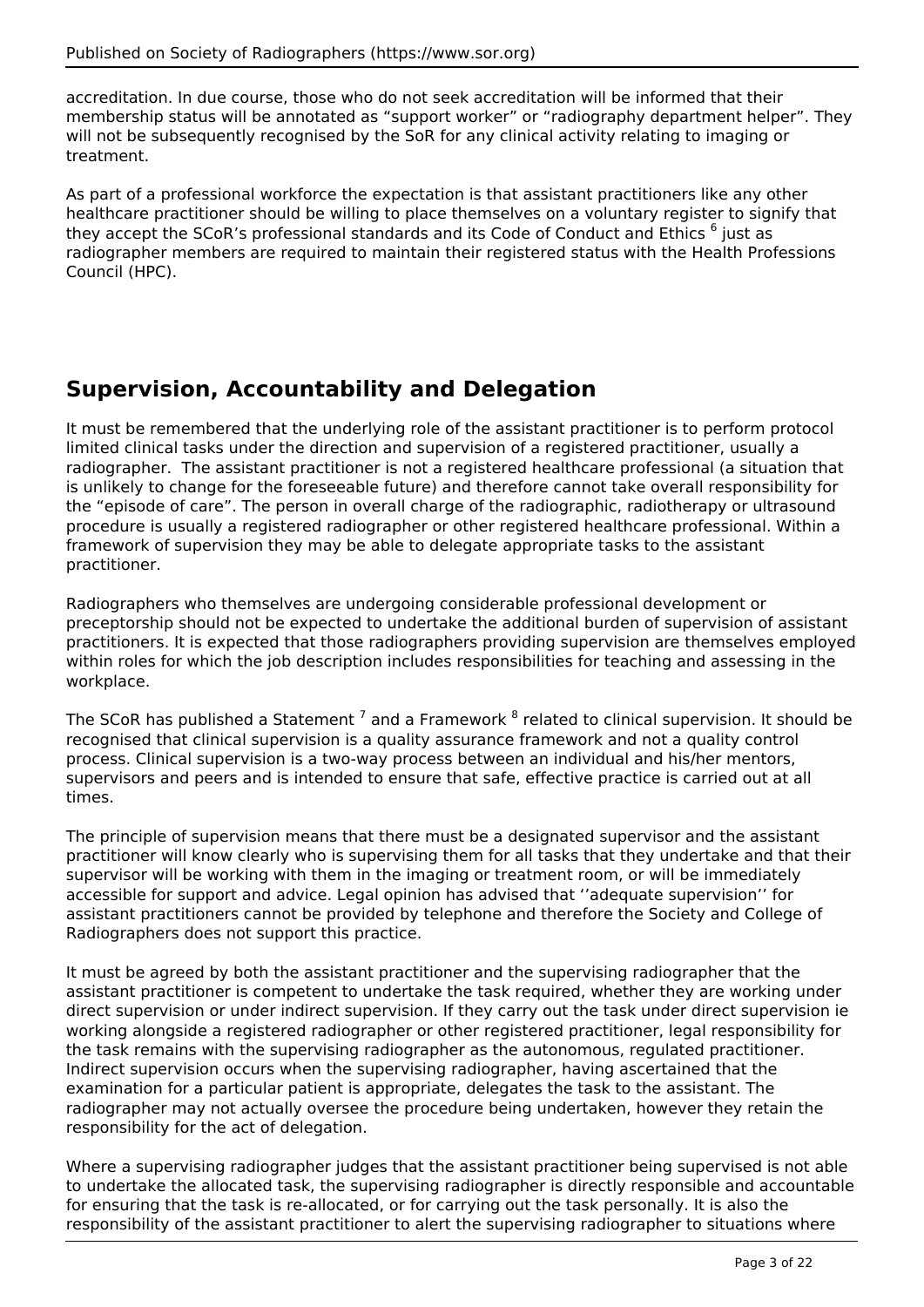they do not have the competence or confidence to undertake the allocated task.

#### The Law and the Assistant Practitioner

All healthcare practitioners have a duty of care and therefore a legal liability with regard to the patient. They must be able to perform competently and to inform their supervisors when they are unable to perform competently. In order for anyone to be accountable they must:

- have the ability to perform the task
- accept the responsibility for the task
- have the authority to perform the task within their job description and the policies and protocols of the organisation

For the assistant practitioner to act as an Operator under IR(ME)R 2000 <sup>9</sup> they must be entitled by their employer and be able to evidence "adequate education and training" for that role.

The radiographer has a duty of care and a legal liability with regard to the patient. If they have delegated a task, they must ensure that the task has been "appropriately delegated".

Appropriate delegation means that:

- the task is necessary and delegation is in the patient's best interest. This comes within the elements of consent and justification. Justification cannot be undertaken by the assistant practitioner as they are not registered healthcare practitioners
- the assistant practitioner understands the task and how it is to be performed
- the assistant practitioner has the skills and abilities to perform the task
- the assistant practitioner accepts the responsibility to perform the task competently.

#### NHS Wales have published the following statement:

"Delegation is the process by which you (the delegator) allocate clinical or non-clinical treatment or care to a competent person (the delegate). You (the delegator) will remain responsible for the overall management of the service user and accountable for your decision to delegate. You will not be accountable for the decisions and actions of the delegate"

This principle is upheld by the SCoR in that assistant practitioners must not be working in areas remote from the supervising radiographer as the radiographer may not be in a position to intervene or provide advice to prevent an adverse incident. The process of delegation will help to establish the circumstances in which advice should be sought from the supervisor and confirm the availability of the supervisor should they be required for advice and support.

#### Principles of delegation

- Delegation must always be in the best interest of the patient and not performed simply in an effort to save time or money.
- The assistant practitioner must have been suitably trained to perform the task.
- The assistant practitioner should always keep full records of training received, including dates. In roles requiring them to act as an Operator under IR(ME)R, such record keeping is a legal requirement.
- There should be clear guidelines and protocols in place so that the assistant practitioner is not required to make a clinical judgement that they are not competent or authorised to make.
- The role should be within the job description.
- The person who delegates the task must ensure that an appropriate level of supervision is available. The level of supervision must be appropriate to the task being delegated. In complex examinations or treatment or with patients who are severely injured, ill or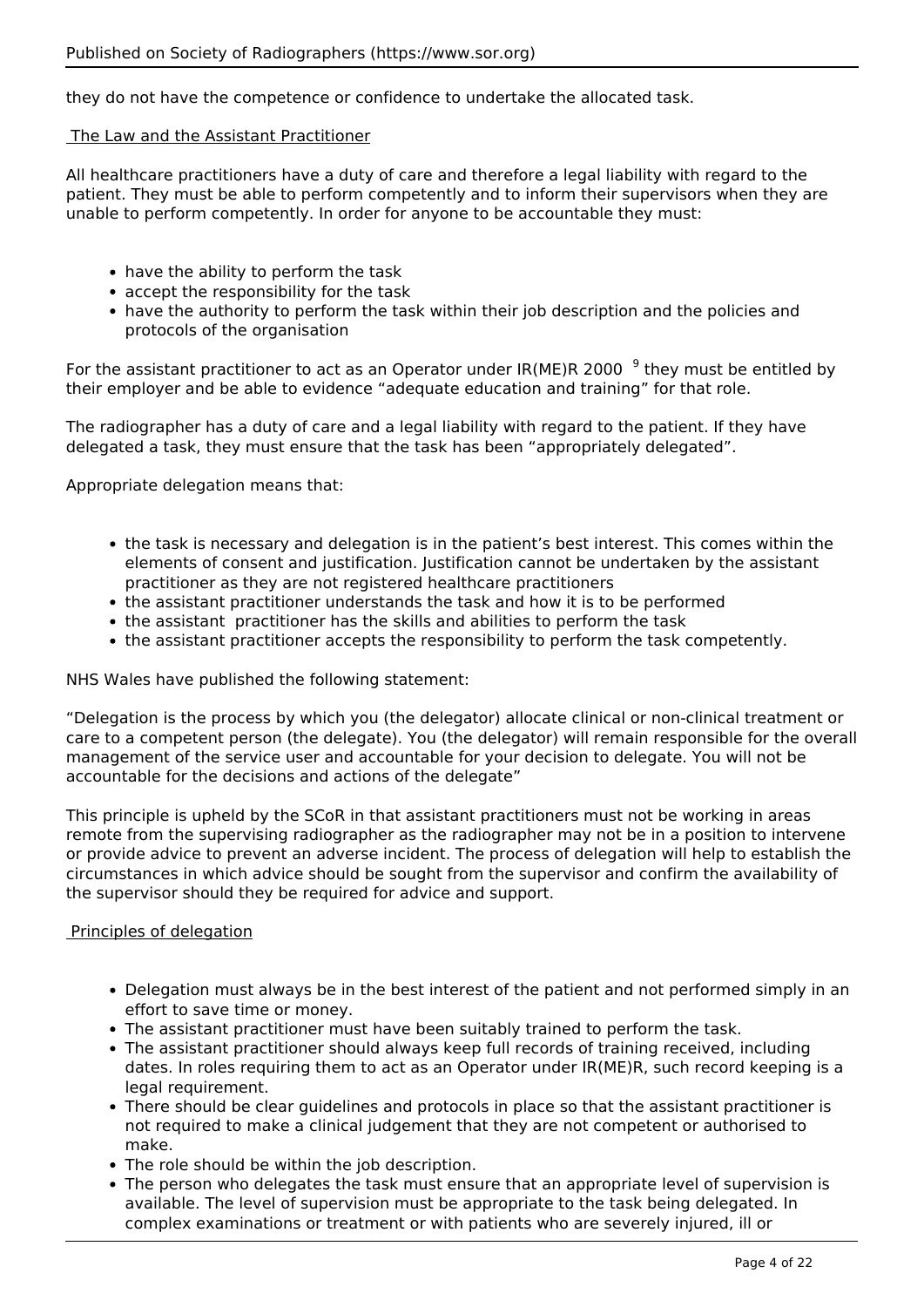incapacitated, this will require the assistant practitioner to work alongside the radiographer (direct supervision).

The whole process must be assessed for the degree of risk.

Professional responsibilities of the supervising radiographer

#### **The ''Episode of Care''**

When a patient/client presents for imaging or treatment they are entitled to receive the highest standards of care. The responsibility for ensuring the quality and standards of the episode of care therefore remains with the registered practitioner (radiographer). The ''episode of care'' begins with the referral for imaging or treatment using ionising (or non-ionising) radiation. All exposures involving ionising radiation must be justified before they are made and the justification must be undertaken by someone recognised and entitled by the employer as a 'Practitioner' under IR(ME)R 2000. Following the publication of The Ionising Radiation (Medical Exposure) (Amendment) Regulations 2006  $^{10}$ , the 'Practitioner' must be a registered health care professional whose profession is regulated by a body as detailed within Section 25 (3) of the National Health Service Reform and Health Care Professions Act 2002.  $^{11}$  For this reason, an assistant practitioner is legally not allowed to take on the role of 'Practitioner'. The assistant practitioner as an IR(ME)R 'Operator' is, however, legally responsible for the tasks they are entitled by the employer to undertake in relation to ionising radiation medical exposure.

Each episode of care ends when the patient/client is discharged from the imaging or radiotherapy department either back into the primary care environment or onwards to another hospital department. The satisfactory discharge of patients is the responsibility of the supervising radiographer.

#### Adverse Incidents

In the event of an adverse incident arising from the actions of the assistant practitioner, the act and appropriateness of delegation may be challenged. If the delegation was deemed inappropriate then it is the radiographer who may have this aspect of their professional conduct investigated and may risk losing their registered status with the Health Professions Council (HPC). The HPC cannot take action against the assistant practitioner as they are not a registered healthcare practitioner.

Even if the employer offers vicarious liability for actions undertaken outside the Scope of Practice or an individual's competence, the supervising radiographer is not protected from any action that may be taken against them by the HPC. Put simply, even if the employer indemnifies the radiographer against litigation by a patient, the radiographer can still lose their registration to work as a radiographer.

# **The Society of Radiographers' Professional Indemnity (PII) Scheme**

The policy of confining the Scope of Practice of the assistant practitioner forms the basis upon which the Society's professional indemnity insurance is based. The insurance premium is based on an assessment of risk and limitation of practice reduces that risk. Professional indemnity insurance provided by the Society of Radiographers does not cover the assistant practitioner or the supervising radiographer if the assistant practitioner is acting outside the Scope of Practice determined by the Council of the Society of Radiographers and for which the individual is accredited.

The Society and College of Radiographers gives advice on all aspects of radiographic practice and does so in the best interests of patients and the public. This includes advice on the Scope of Practice for those individuals who practise radiography. It is expected that members of the Society of Radiographers and those accredited by the Society and College of Radiographers adhere to the relevant Scope of Practice, whether as an assistant practitioner, or as a supervising radiographer.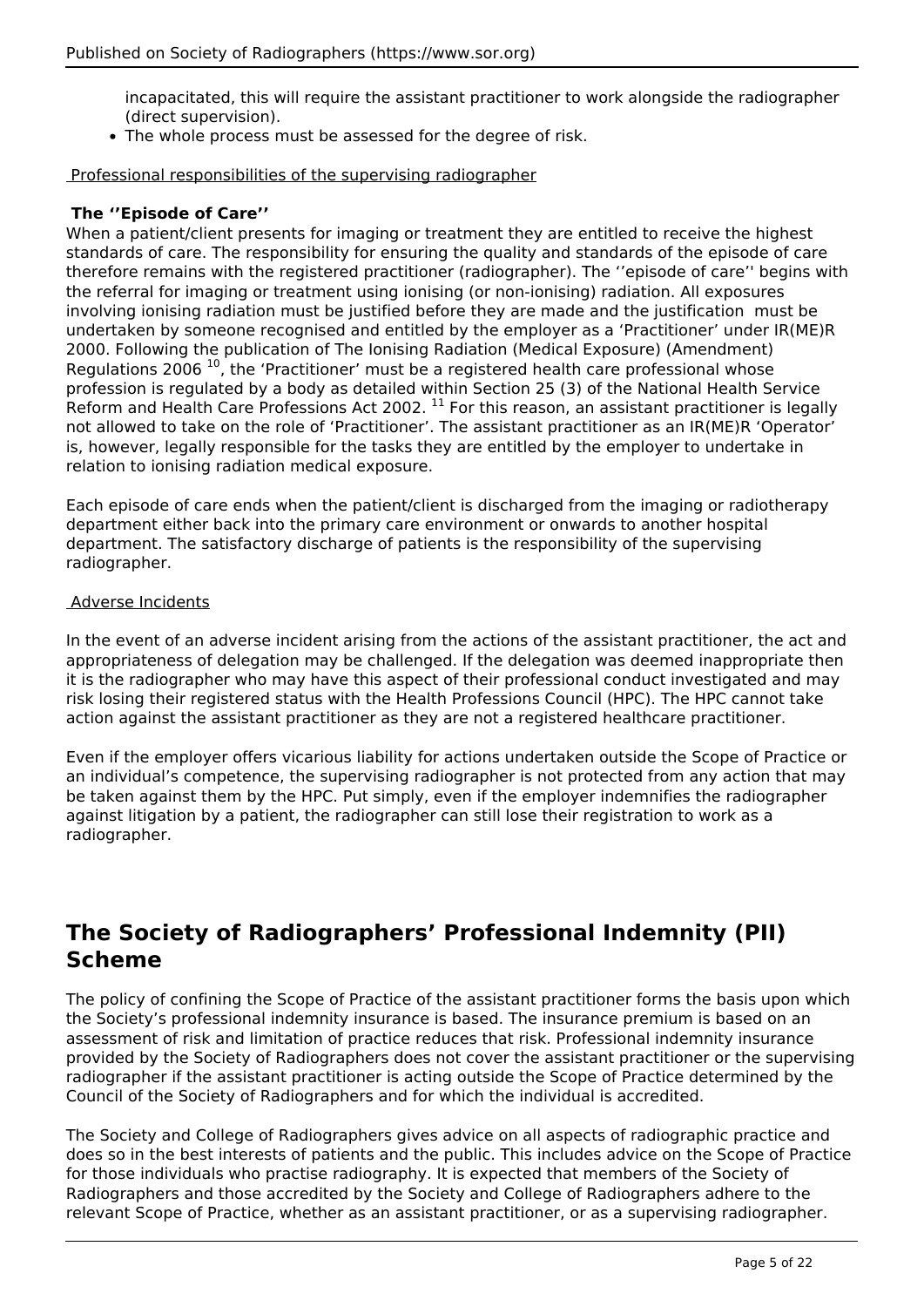Ultimately, it is the employer's responsibility to ensure that its employees are adequately educated and trained for their role. It is strongly advised that clinical governance guidelines are followed and that a thorough risk assessment is undertaken in order to develop protocols for assistant practitioners and that the employer is aware of these new practices and accepts vicarious liability for its employees.

#### Local variations in the Scope of Practice and Professional Indemnity Insurance

It is accepted that assistant practitioners will develop their skills and will become experienced in defined aspects of practice. Over time, it may be possible for an individual assistant practitioner who has undergone further relevant and College of Radiographers' approved, education and training to be accredited for additional competences. The Society and College of Radiographers will consider such requests for accreditation on an individual basis using the standards and procedures of the Approval and Accreditation Board. However, it should be noted that assistant practitioners cannot be responsible for a complete episode of care. This remains the domain of the registered radiographer.

# **Assistant Practitioners and IR(ME)R 2000 and 2006**

The definition of Operator is stated in IR(ME)R as:

''any person who is entitled, in accordance with the employer's procedures, to carry out practical aspects…''.

The following guidance is intended for radiography education providers and clinical services managers about the entitlement of trainee assistant practitioners as IR(ME)R Operators during their education and training and while undertaking practice based learning.

Under IR(ME)R 2000 and 2006 Regulation 4(4)a and (4)b, the Employer has a responsibility to ensure that all entitled Operators are adequately trained to perform the tasks within their defined scope of practice and, similarly, Operators should not carry out a medical exposure or any practical aspect without having been adequately trained (Regulation 11(1)). The Employer must specify the scope of practice and the tasks for which an individual can act as an Operator and be able to demonstrate that he/she is adequately trained.

Persons entitled to act as an Operator must have undergone training in those subjects in Schedule 2 of IR(ME)R which are relevant to their functions and area of practice. The Society and College of Radiographers recognises that the education programmes for assistant practitioners that it approves and/or the SCoR accreditation process address the requirements of Schedule 2 of IR(ME)R. Hence, these may be used as the benchmark by which the Employer defines 'adequate training' as an individual moves from being a trainee to qualified and accredited assistant practitioner. Additional local training will be required for new equipment or modalities.

While undergoing training, the requirements of Schedule 2 are unlikely to be fully met prior to qualification and in these cases Regulation 11(3) of IR(ME)R is relevant, where supervision still applies. Trainee assistant practitioners should be directly supervised by a radiographer whilst in the clinical environment. The supervising radiographer will be responsible for the practical aspects carried out by the trainee and therefore is the "Operator" for that medical exposure.

It should be noted, however, that for trainee assistant practitioners, education providers and clinical services managers are advised that the College of Radiographers considers it inappropriate for Employers to entitle them as an "Operator" to act in their own right.

If an Employer is satisfied that evidence of assessment and an up-to-date training record of the assistant is held by the relevant clinical imaging or radiotherapy services department, it is possible for a trainee assistant practitioner to be deemed competent in a specific task and entitled as an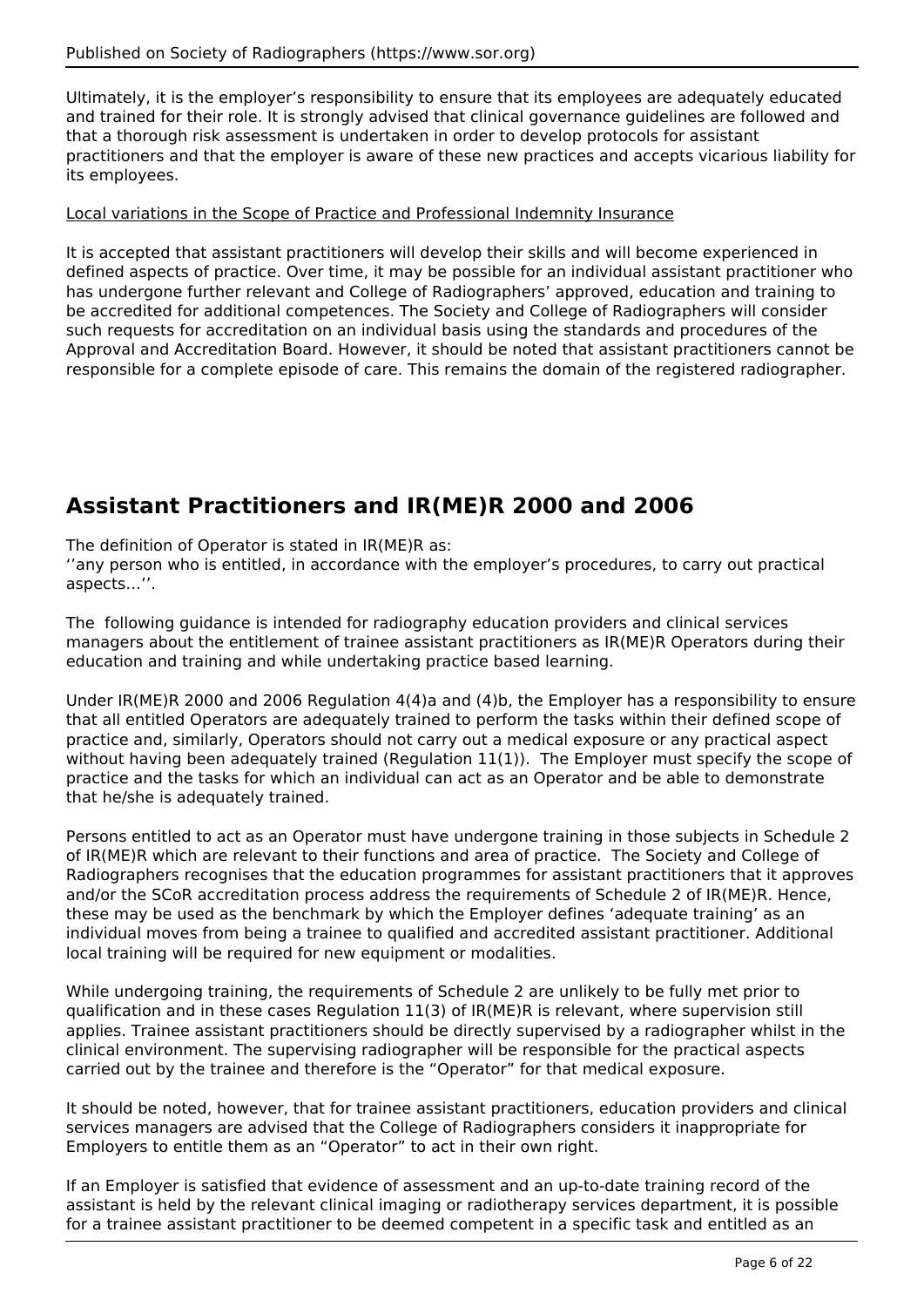Operator within a very limited scope of practice.

If an Employer entitles a trainee assistant practitioner to act as an "Operator", there must be a robust local entitlement process within the clinical department which satisfies the relevant sections of Schedule 2. As part of the entitlement process, the necessary information surrounding the individual's scope of practice, the theoretical and practical training given as well as an assessment of competence must be clearly documented in the individual's training record in line with the IR(ME)R Employer's Procedures.

Once an Employer has entitled a trainee as an Operator, that employer assumes responsibility for ensuring that adequate and up-to-date local training of the entitled Operator is delivered and recorded and is consistent with the tasks the individual is entitled to carry out. It is the Employer's responsibility to maintain documented and up-to-date evidence of adequate training for all entitled IR(ME)R duty holders including all assistant practitioners and trainees that the Employer decides to entitle as Operators.

# **Clinical Governance**

It is the responsibility of the employer, the supervising healthcare practitioner and the assistant practitioner to ensure that the quality of care is delivered and maintained to a high standard. The following must therefore be observed and implemented:

- Outcomes of care, especially adverse events and service failures are monitored in order to analyse and improve services.
- Clear lines of responsibility and accountability are established for the overall quality of clinical care.
- Skill mix is considered when planning and developing workforces in imaging and radiotherapy services.
- Risk assessments are undertaken before new roles and working practices are developed and introduced.
- Protocols are developed and agreed locally (with the employer, as appropriate) before skill mix initiatives are implemented.
- Evidence based practice is supported and applied routinely in everyday practice.
- Continuous professional development programmes are in place to identify and meet the developmental needs of the individual health professional.

It is important that the work of assistant practitioners is subject to the same clinical audit processes as for other members of the workforce. Extension of the role and scope of practice of the assistant practitioner will be considered by SCoR on the basis of robust research and audit data to support such a proposed change.

# **Assistant Practitioners and the Supply and Administration of Medicines and Contrast Agents**

This statement is published to clarify the role of assistant practitioners in the supply, administration and prescribing of medicines (including contrast agents) within imaging and radiotherapy departments.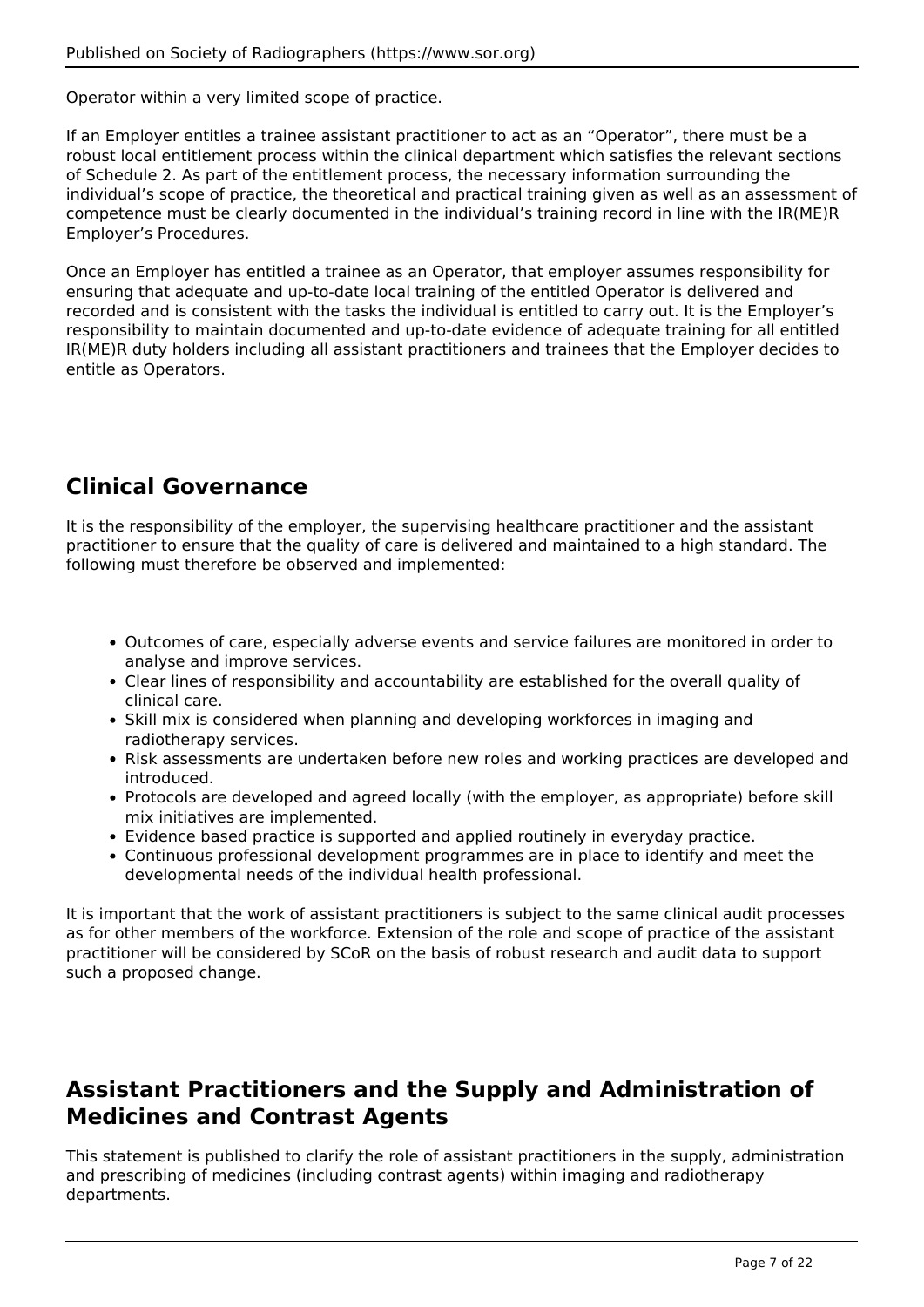### **Assistant practitioners are not permitted, by law, to use Patient Group Directions (PGDs).**

A PGD is a written instruction for the supply or administration of medicines to groups of patients who may not be individually identified before arrival in the department. PGDs are a legal requirement when supplying or administering 'prescription only medicines' (POMs), and if the drug is a different category (pharmacy or general sales list), PGDs are also considered good practice.

PGDs can be used by certain registered practitioners including radiographers, but assistant practitioners are not registered and regulated practitioners and therefore they are NOT permitted to use PGDs.

It is advised that where the initiation of an exposure also initiates the administration of a contrast agent eg automatic pump injectors, these devices are neither loaded by an assistant practitioner, nor do they initiate the exposure in their role as an Operator under IR(ME)R.

It is understood that some assistant practitioners are trained to insert "Venflon"™ and similar devices. We advise that the patency of the device is again checked by the radiographer or other registered healthcare practitioner before initiating administration of contrast agents or other substances.

# **Assistant Practitioners Verifying Patient Identification and Seeking Consent**

Assistant practitioners and trainee assistant practitioners are part of the non-registered workforce and must work under the supervision of a registered healthcare professional (normally a radiographer). Assistant practitioners, do not practise autonomously and must work effectively and safely within their defined area of practice, within relevant legal and ethical frameworks, and in accordance with agreed protocols.

### **Identification of the patient**

Under a process of supervision, the assistant practitioner or trainee may identify the patient in accordance with local policies and protocols. Typically this would be using the well established three-point patient identification procedure:

- first name
- last name
- date of birth.

This procedure was developed as a requirement for employers under IR(ME)R regulations [Regulation 4 (1) Schedule 1 (a)].

The assistant practitioner or trainee should ensure that the patient actively responds to identification questions. They should confirm with the patient that the requested examination corresponds with the patient's clinical history ie check symptoms in case the wrong patient identifier has been attached to the request form.

Where possible, the NHS Number should always be used in conjunction with other verifiers when identifying a patient.

There may be exceptions where it may not be possible or may be difficult for the patient to be directly identified such as mute or non-English speaking. The employer will have clearly documented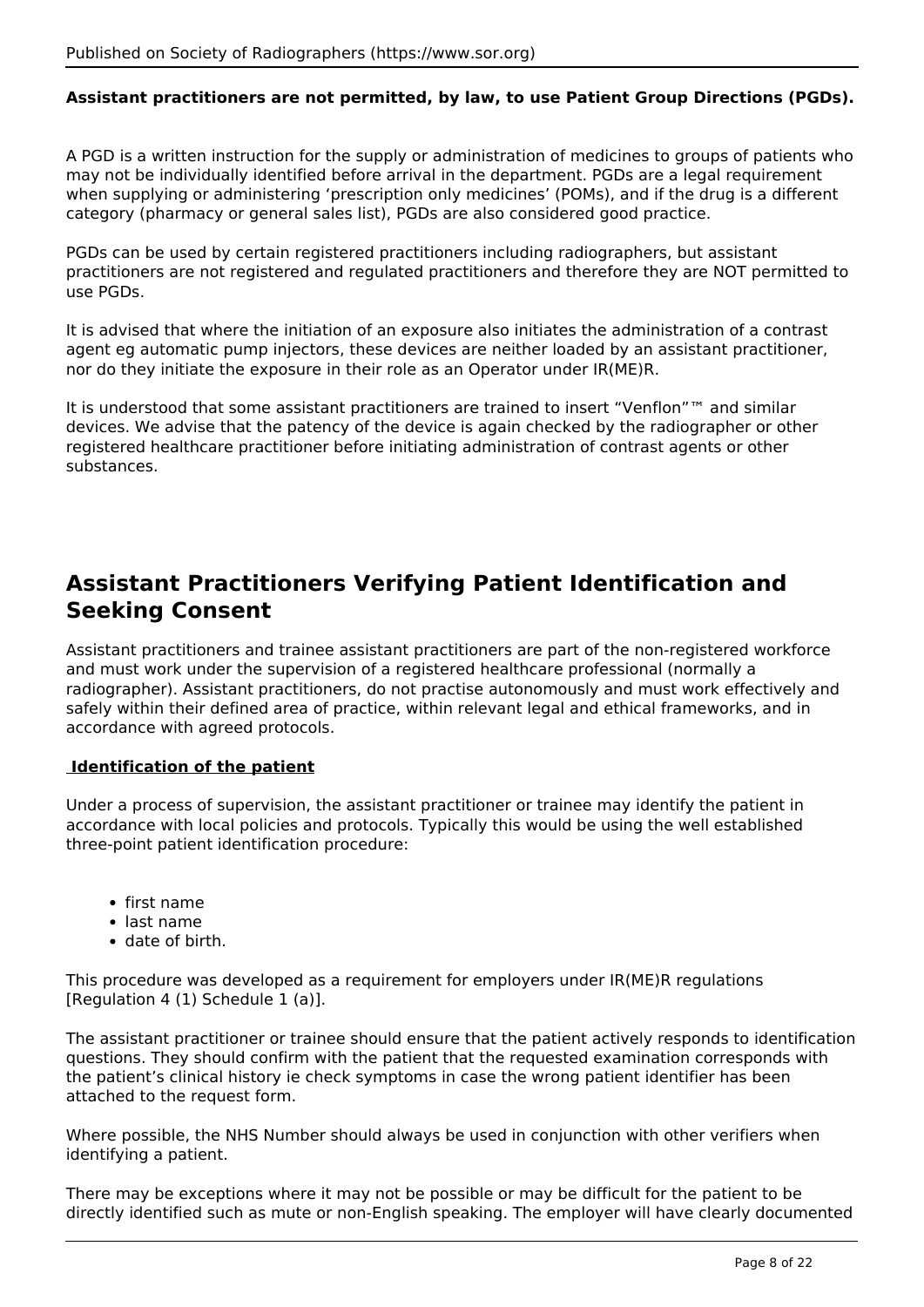procedures in place to cover these eventualities.

As long as consent to investigation or treatment has been gained from the patient, it is not necessary in law to seek additional consent to treatment which will be undertaken by an assistant practitioner or trainee as the nature and purpose of the procedure remains the same whoever undertakes the task.

The SCoR reaffirms its statement that from an ethical perspective, a patient must be made aware that the examination will be undertaken by an assistant practitioner or trainee and not a registered health professional and permission to proceed must be sought from the patient through his/her explicit verbal agreement.

The task of gaining consent may be delegated by a supervising radiographer to an assistant practitioner or trainee who is proven competent to do so following education and training. The radiographer retains the overall responsibility for the task and accountability for the decision to delegate. The person who has been delegated the task is responsible for their own actions.

Assistant practitioners in clinical imaging undertaking limited protocol-driven standard imaging examinations on the co-operative, communicative and conscious adult patient may take responsibility for obtaining patient consent in these limited contexts provided s/he is proven competent to do so.

### **Obtaining consent for radiotherapy is deemed to be beyond the scope of practice and role of the assistant practitioner in radiotherapy.**

#### Presence of trainees during examinations

Whenever trainees are working with a radiographer or observing as part of their training, it is a requirement that their presence is explained to the patient and the patient's permission is sought for the trainee to be present during the examination.

For trainee observation of intimate procedures (eg transrectal/transvaginal ultrasound, mammography, prostate brachytherapy, etc) as part of their training requirement, the patient's explicit verbal consent for a trainee to be present must be sought prior to entering the examination room. Patients must be made aware of the type and number of students who will be present and be advised that they can decline without fear of offence or of compromising their examination or treatment.

# **Scope of Practice of Assistant Practitioners in Specific Areas of Practice**

# **ASSISTANT PRACTITIONERS IN RADIOTHERAPY**

The original Scope of Practice of assistant practitioners in radiotherapy was defined as performing limited treatment procedures which will vary in accordance with locally identified need and in consideration of the relative risk associated with the activity.

### **Scope of Practice related to specific radiotherapy procedures**

Assistant practitioners must have a sound knowledge of the basic concepts of a defined area of practice as described in the Learning and Development Framework (2007).<sup>12</sup>

Within Radiotherapy Centres, assistant practitioners work as members of the team and in describing their scope of practice, it is important to recognise two distinct roles:

First, there are elements of the work traditionally performed by the radiographer which may be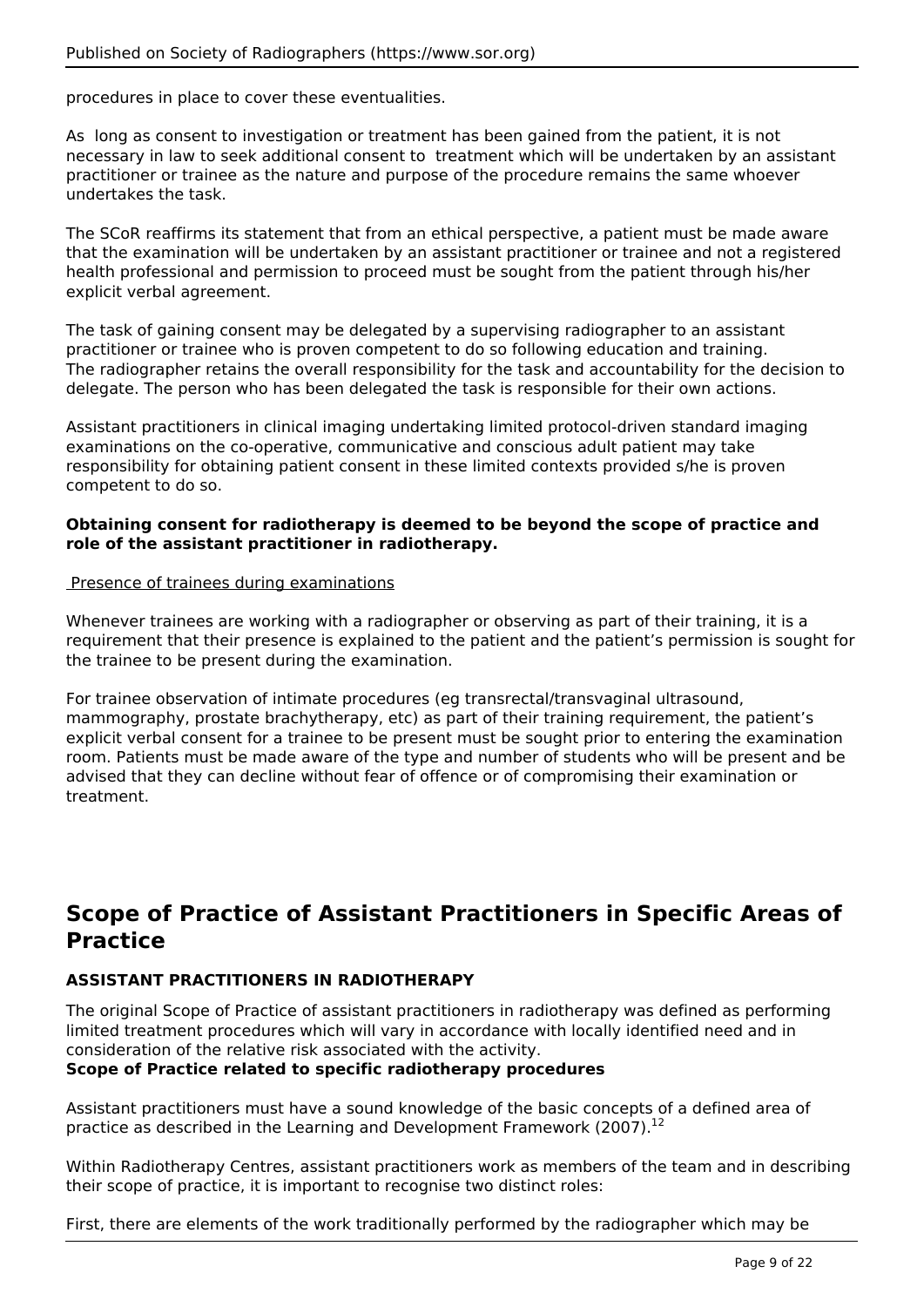undertaken by the Assistant Practitioner who is trained and competent to carry out that element (ie the assistant practitioner takes responsibility for the tasks delegated to them).

Second, assistant practitioners may work alongside the radiographer helping with aspects of an episode of care under the direct supervision of the radiographer. This may include elements which would be outside the normal scope of practice for an assistant practitioner if working alone. The radiographer retains both professional and legal responsibility for the episode of care. The SCoR recommends that there should always be two Operators involved in each treatment activity. This means that a radiographer should not work alone with trainee assistant practitioners who are not yet entitled as Operators under IR(ME)R.

The assistant practitioner will work within a scope of practice under the supervision (direct or indirect depending upon the task) of a registered practitioner (radiographer) within relevant legislation and departmental protocols. Elements which may be delegated may include:

- elements of pre-treatment processes such as imaging
- elements of treatment delivery; those treatments defined by protocol and simple megavoltage treatments
- elements of daily machine quality assurance tasks
- elements of patient support and information within a clearly defined protocol.

All areas of practice of the assistant practitioner require robust training and education and an appropriate assessment of competence. It is the responsibility of the Radiotherapy Services Manager to define the details of the scope of practice for their assistant practitioners in response to their own service needs (and in line with guidance from this professional body) in agreement with the employer, who entitles the assistant practitioner to carry out the defined scope of practice. However, the safety of the patient is always paramount and therefore the scope of practice is limited. Assistant practitioners can never replace a radiographer where a registered practitioner of this level is required.

Listed below are clinical situations where assistant practitioners can work but where they can only take responsibility for the core elements of set-up and for which they are assessed as competent. Assistant practitioners are able to contribute to the set-up of patients within the clinical situations listed below however they must be under the direct supervision (ie working alongside) of a registered radiographer and cannot take responsibility for the total treatment. This means that they cannot work alone and therefore must always be directly supervised for the more complex elements of the set up requirements.

These activities include:

- complex and non-protocol defined radiotherapy including apposition techniques superficial, orthovoltage and electron techniques and, for example, multi-field/phase complex head and neck treatments.
- patients with complex needs including children.

#### **Practices outside the Scope of Assistant Practitioners**

Listed below are a number of situations in which the responsibilities related to radiation protection, patient care and treatment planning and delivery are considered to be beyond the Scope of Practice and role of the assistant practitioner in radiotherapy:

- obtaining consent for radiotherapy
- decision making regarding treatment complications
- on-treatment patient review/patient follow up
- administration and supply of medicines under Patient Group Directions **NB** assistant practitioners are not permitted, by law, to use Patient Group Directions (PGDs).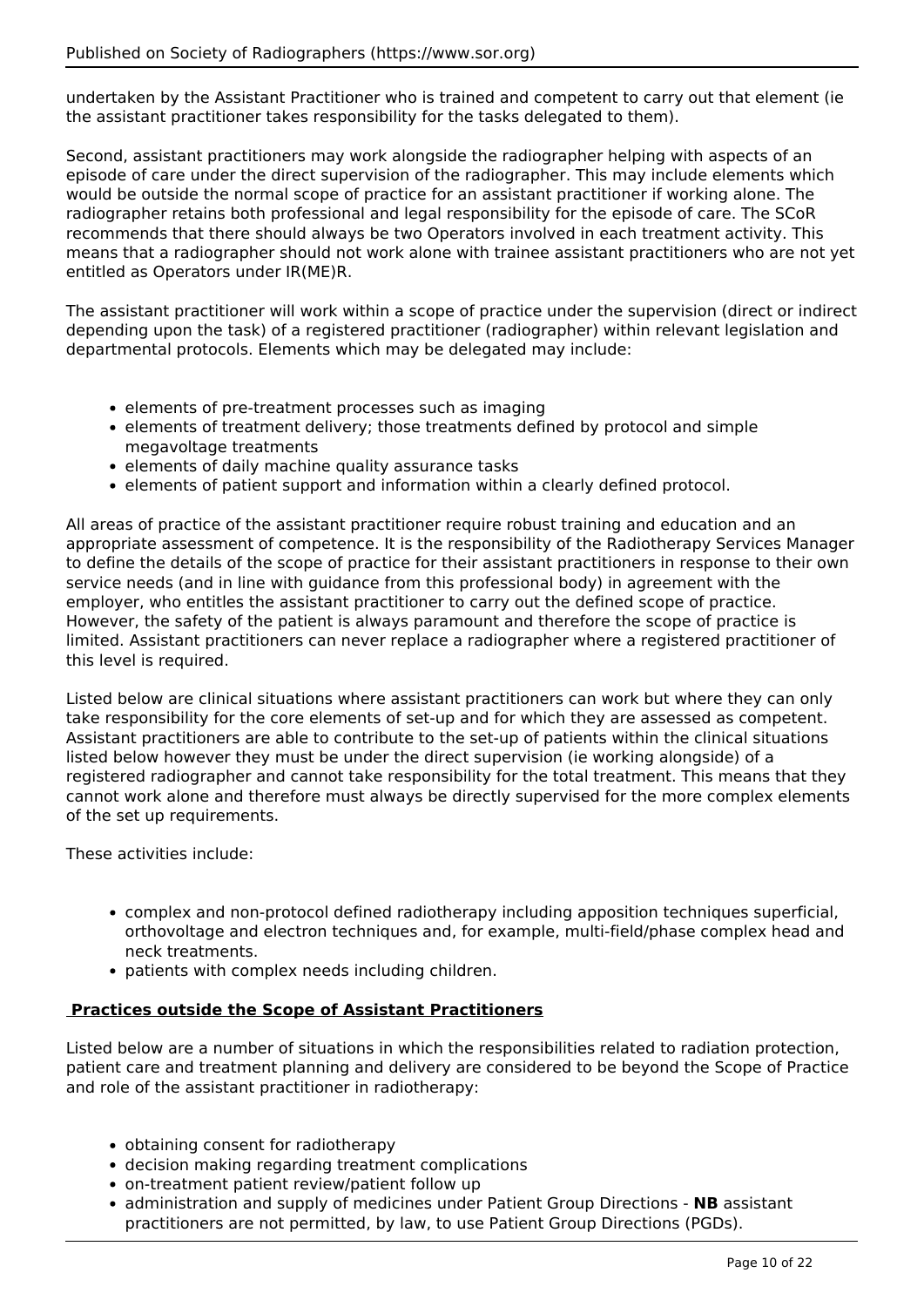# **ASSISTANT PRACTITIONERS IN CLINICAL IMAGING**

### **(i) Radiographic imaging**

The Department of Health project that examined skill mix in clinical imaging  $13$  concluded that the activity of the assistant practitioner would be restricted to undertaking plain film radiography (standard radiographic imaging) under the supervision of a registered health care practitioner (radiographer). There was also the possibility that other activities that would provide support for radiographers where assistant practitioners would be working under direct supervision could be explored.

The Scope of Practice in standard radiographic imaging includes:

- appendicular skeleton
- axial skeleton excluding skull and cervical spine (see below)
- chest and thorax
- abdomen and pelvis.

The skull and cervical spine are excluded if they are to be imaged as a result of trauma. Best practice suggests that computed tomography is the most appropriate modality and technique to be employed. Imaging of the cervical spine in trauma poses a specific risk and therefore should be carried out by experienced radiographers.

Imaging of the orbits prior to magnetic resonance imaging (MRI) to exclude the presence of metal foreign bodies is acceptable provided that additional training has been given. Similarly, following additional acceptable training, assistant practitioners can be accredited for undertaking dental radiography in adults.

Dual energy x-ray absorptiometry (DEXA) imaging

The use of DEXA equipment by assistant practitioners is growing, however this should be under the supervision of a registered radiographer. We are aware that some nurse practitioners supervise DEXA services and in those circumstances we expect the nurse practitioner to be entitled as an Operator under IR(ME)R. Standard operating procedures must identify how to obtain advice regarding radiographic practice or radiation protection issues. The scope of practice of the assistant practitioner is limited to image and data acquisition. The assistant practitioner must not interpret the data or convey an interpretation of that data to the patient or another healthcare practitioner.

#### Supplementary projections, repeat imaging and discharge

A qualified and accredited assistant practitioner can assess their images for their technical acceptability. Any repeat imaging must be agreed by the supervising radiographer. If supplementary projections are required, the assistant practitioner must have been additionally trained in these techniques and only then authorised to undertake them by the supervising radiographer and in accordance with local protocols.

When the examination is deemed to have been completed, then the supervising radiographer will view the images and discharge the patient. Local schemes of work have been developed where, if the patient is returning to another department in the hospital such as an outpatient clinic and the images will be immediately reviewed by the referring clinician, the supervising radiographer can make the decision not to review the images. However the supervising radiographer still remains responsible for the act of delegation and the episode of care. In no circumstances should a patient be discharged from the department to return home or leave the hospital unless the images have been reviewed by a radiographer, radiologist or referring clinician. Further information pertinent to breast screening can be found in the relevant section.

### **Practices outside the scope of assistant practitioners in radiographic imaging**

There are a number of situations in which the responsibilities related to radiation protection and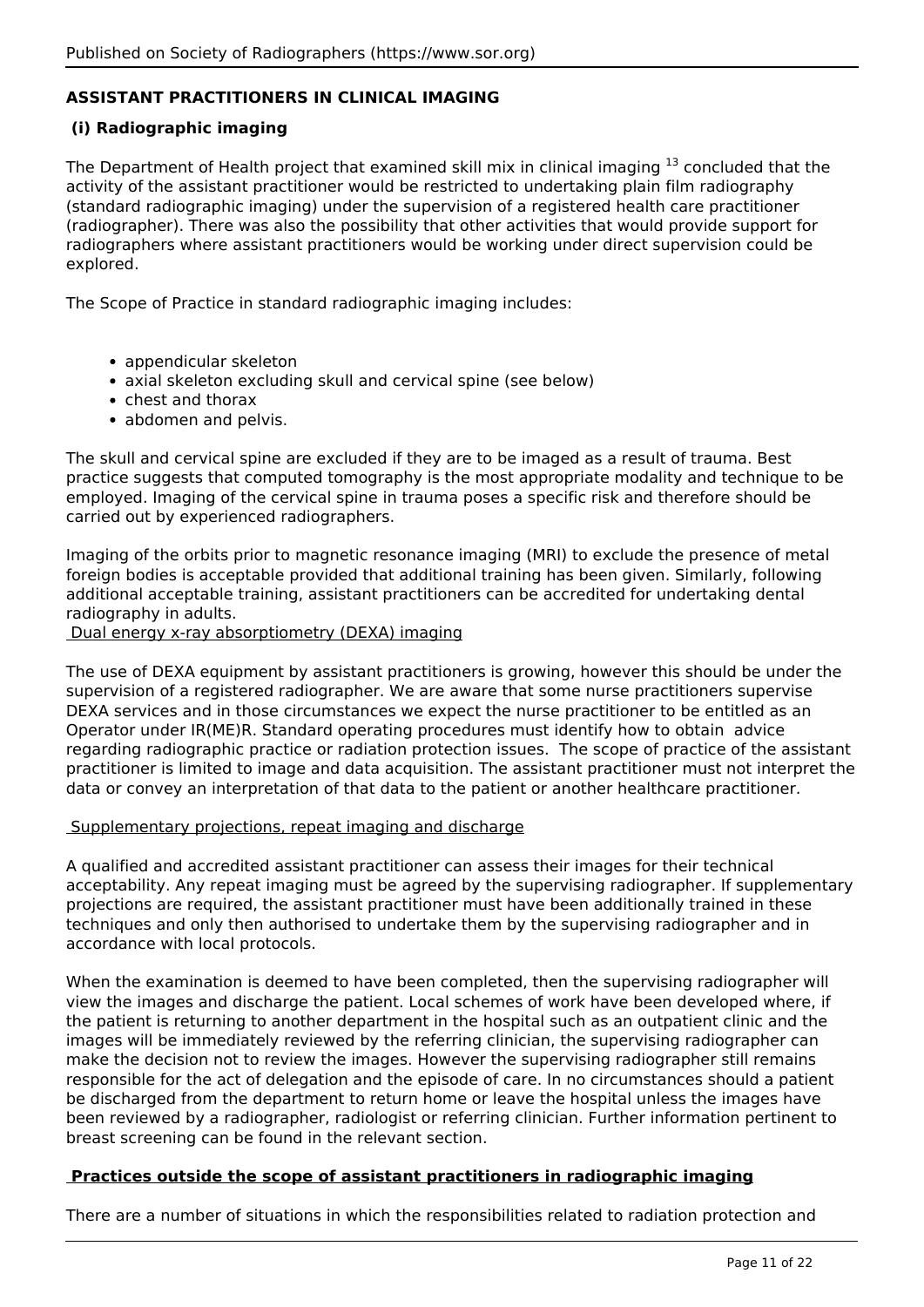patient care are considered to be beyond the Scope of Practice and role of the assistant practitioner.

#### **The examination of patients with major trauma**

The scope of practice is limited to the "adult, ambulant patient" who is "conscious, co-operative and communicative". For the severely injured, it likely that modifications to projections or techniques may be required. This requires that an experienced radiographer undertakes these examinations. The role of the assistant practitioner is restricted to working under the direct supervision of the radiographer undertaking the examination. This applies equally to working within the main department or within the accident and emergency department.

#### **Mobile x-ray units in areas remote from the main department**

The primary concern of all involved in an imaging procedure is that the patient is treated effectively, within ALARA principles and following best practice. There have been suggestions that assistant practitioners undertake imaging procedures on wards and remote locations and without the direct supervision of a radiographer. There are a number of reasons why this is unacceptable and outside the recognised scope of practice of assistant practitioners:

- As best practice and to achieve dose limitation to both the patient being imaged and other patients, staff and visitors, patients should be examined within the main imaging department wherever possible. If the patient's condition precludes this then, by definition, the patient's condition is complex and likely to require adaptation of standard technique. Justification of the individual exposure will also be required, given the needs of the patient and the requirement to adapt technique and, under IR(ME)R, this cannot be undertaken by the assistant practitioner. It is also inappropriate and not in the patient's best interests that imaging should be delayed while the assistant practitioner finds a radiographer to provide supervision. It is unacceptable, in these circumstances, for advice to be given by telephone.
- The application of radiation protection measures to limit dose to other patients, staff and visitors is the subject of the Ionising Radiations Regulations 1999. The Society and College of Radiographers states unequivocally that this level of responsibility to monitor the environment and exposure of staff is beyond that of an assistant practitioner.
- The supervising radiographer who has delegated the task and is responsible for the episode of care would be placed in a difficult position if she/he is held responsible for the activities of another person or situation over which they have no direct knowledge or control. It is unacceptable to the SCoR to expect a radiographer to accept this liability.

### **(ii) Mammography**

Assistant practitioners have become a well established element of the workforce in the NHS Breast Screening Programme. The focus of their activity is with non- symptomatic well women. It is becoming evident that, as breast care services are re-aligned, there may be the opportunity for them to expand their Scope of Practice to include symptomatic patients. However, this must be on the understanding that they have undertaken the additional education and training necessary for them to fulfil this role and that they continue to work under protocol and the supervision of a radiographer. In addition, the employing authority must be advised of their additional duties and expanded Scope of Practice and the justification for projections additional to the standard cranio-caudal and medio-lateral projections must be made by a registered health care practitioner.

Assistant practitioners have been employed to work alongside radiographers on mobile breast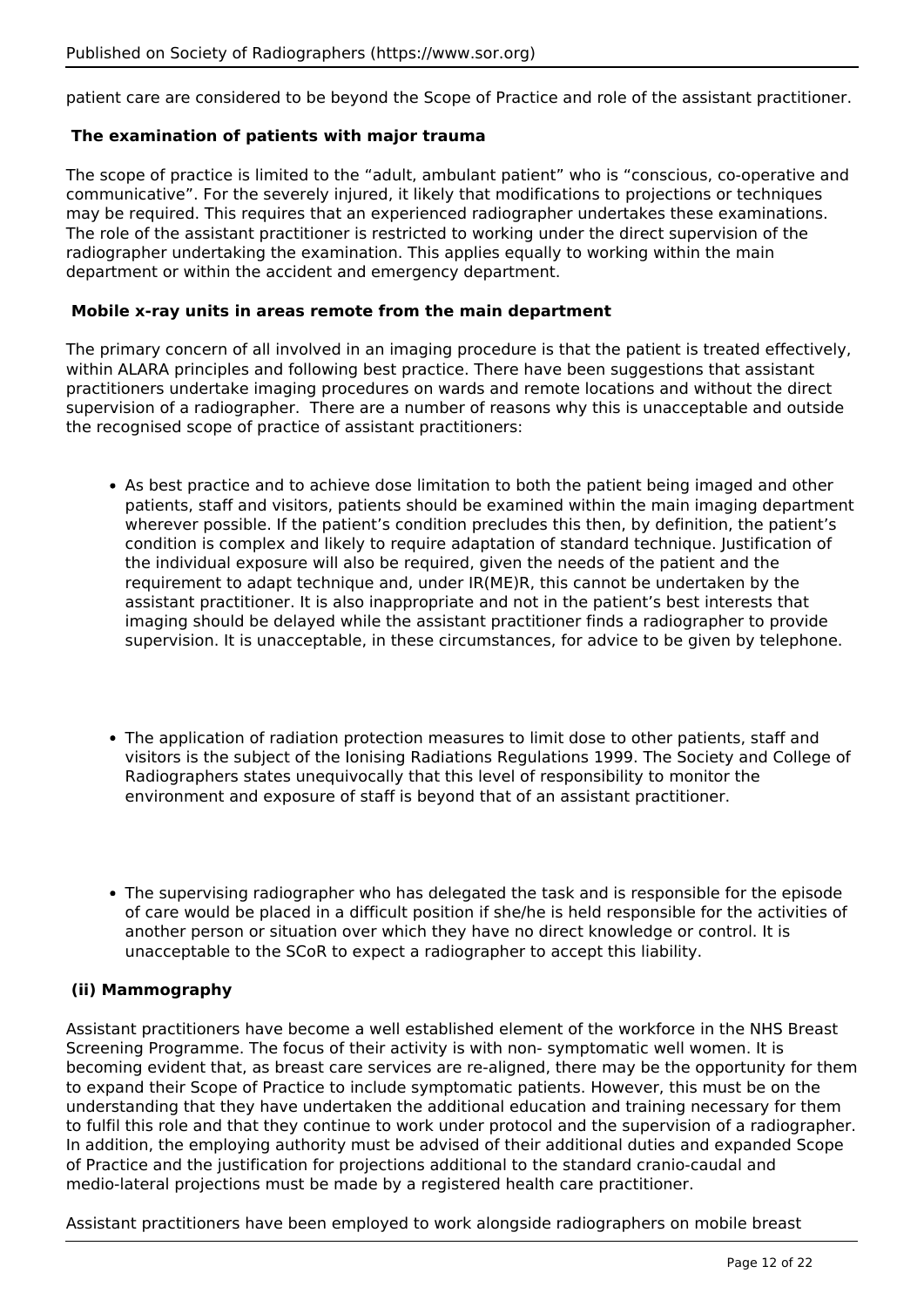screening units. This is considered acceptable as the radiographer remains responsible for the episode of care. In no circumstances does the Society and College of Radiographers accept that the mobile screening service can be delivered entirely by assistant practitioners working without the supervision of a radiographer who is also available to act as a Practitioner under IR(ME)R if required. Before working on a mobile unit, the assistant practitioner must have been assessed as fully competent in the use of mammography equipment in a breast screening centre.

In the event that a woman presenting for screening can only have a "partial examination", this is deemed to be a variation from protocol and must be justified by a Practitioner (under IRMER). The assistant practitioner cannot act as a Practitioner and the examination requires justification by the supervising radiographer.

With the implementation of digital imaging equipment on mobile units, it is now possible for the images to be viewed at acquisition. Therefore the same procedures regarding repeat imaging and discharge in respect to standard radiographic imaging are acceptable. Repeat imaging should be agreed with the supervising radiographer. However these arrangements are for local agreement and implementation. The rationale for discharge remains the same as for analogue equipment. The care pathway for breast screening dictates that images are reviewed and technical recall instigated if appropriate. Supplementary projections would not be undertaken in mobile units and therefore the technical acceptability of the images can be judged by an experienced assistant practitioner and the woman informed that the examination is complete.

Additionally, the same considerations must be given to the assistant practitioner in respect of health and safety matters as to radiographers undertaking mammography, ie there must be proper attention to rest periods and rotation of duties to minimise the risk of work related musculo-skeletal disorders.

### **Practices outside the scope of assistant practitioners in mammography**

The role of the assistant practitioner is primarily to acquire the standard images for screening. Some centres may wish to involve assistant practitioners in the imaging of symptomatic women or of biopsy samples. The accreditation of an assistant practitioner to undertake the imaging of symptomatic women requires evidence of additional education and training to support this activity. Additional training can be given for the imaging of biopsy specimens if this is a locally agreed procedure.

Advice from the NHS Breast Screening Programme considers that the imaging of the augmented breast (women with implants) is not a routine procedure. These women often have concerns about the appearance or feel of the implant that need to be discussed in detail possibly through referral back to their surgeon. To adequately image the augmented breast may require adaptation of technique. The SCoR therefore supports the view expressed by the NHSBSP and advises that these examinations are undertaken by the radiographer.

It is not within the scope of practice for assistants to assess images for the purpose of technical recall or recall to assessment. We do not accept that assistant practitioners can extend their practice to the examination of the breast by ultrasound.

# **(iii) Assisting in fluoroscopy**

The role of the assistant practitioner during investigations involving fluoroscopy is to support the registered health care practitioner. Therefore, in these situations, the provisions of direct supervision prevail. The assistant practitioner having been adequately trained in fluoroscopy may assist a radiographer or radiologist in undertaking fluoroscopic examinations. To fulfil the condition of direct supervision for fluoroscopic procedures, the radiographer or radiologist will be present in the examination room and leading the procedure.

### **Practices outside the scope of assistant practitioners in fluoroscopy**

### **Fluoroscopy in operating departments and locations remote from the clinical imaging department**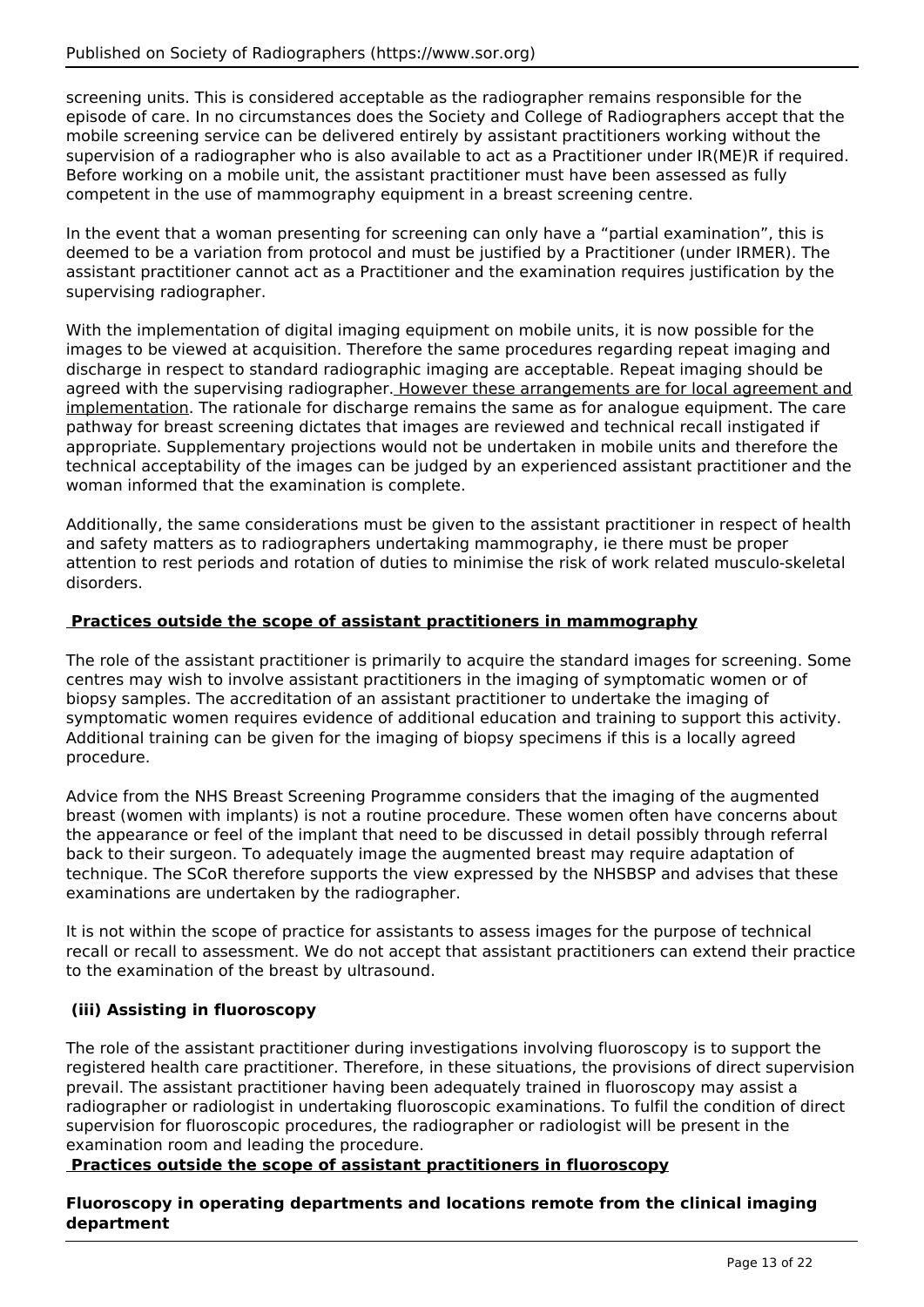The requirement for fluoroscopy in operating departments and similar locations remote from the main department poses particular challenges. It may involve the use of mobile equipment and thus require the establishment of a temporary controlled area or it may be in a purpose built facility such as a cardiology suite. The examination may be complex and the patient may be unconscious requiring the Operator (under IR(ME)R) to continuously monitor the radiation exposure in order to determine and communicate that prolonged or continued exposure may not be justified. Justification is the responsibility of an entitled Practitioner under IR(ME)R 2000 and the assistant practitioner cannot undertake this role .

The education and training prescribed by the Society and College of Radiographers and the non-registered status of assistant practitioners does not equip them for this activity and level of responsibility. Additionally, it is considered that to prolong the patient's exposure to anaesthesia while advice or assistance is sought from the supervising radiographer may compromise the patient's wellbeing. Therefore it is the view of the SCoR that the responsibility for undertaking imaging in these situations is that of a registered radiographer.

Some centres may hold the view that the medical practitioner leading the operation or investigation is the Practitioner under IR(ME)R 2000 and can therefore fulfil the requirements for justification as well as maintain a safe radiation environment for staff. This view is not supported by SCoR in that it believes that the medical practitioner's role should be focussed on the clinical procedure being undertaken. Where the medical practitioner is undertaking the role of Practitioner under IR(ME)R 2000, it is imperative that the employer has carried out and documented a thorough risk assessment including the radiation safety aspects for both patients and staff relative to the anticipated episodes of care. This includes ensuring that the Practitioner has been adequately trained to act in that capacity as required by IR(ME)R 2000, specifically Regulations 4 (4) and 11.

Both the Practitioner and the Operator have a duty to adhere to the ALARP (as low as reasonably practicable) principles of dose reduction and the maintenance of a safe radiation environment.

SCoR has considered and supported individual cases where the examination is non complex and is undertaken with radiographer support immediately available. Advice must be sought from SCoR by departments and individual accredited assistant practitioners before such an extension to the scope of practice can be accepted. However it remains that, for many operations, procedures and investigations the potential for significant dose accumulation is high. The individual responsible for monitoring dose accumulation, the radiation environment and for challenging prolonged exposure has a responsibility beyond that of an assistant practitioner. In these situations it must be the responsibility of a registered radiographer.

As in the case of using mobile imaging equipment on wards, the radiographer who is nominally responsible for supervision is placed in a difficult position if an adverse incident or 'exposure that is greater than intended' results from the examination.

# **Children**

As discussed in the recent Society and College of Radiographers' publication 'The Child and the Law: The Roles and Responsibilities of the Radiographer',  $^{14}$  the responsibilities of the radiography workforce to children are both critically important and complex. They include such issues as:

- child protection
- confidentiality and consent
- non-accidental injury and skeletal survey
- co-operation, distraction and immobilisation.

The radiographer has a clear duty of care to safeguard and promote the welfare of children including responsibility for child protection. The Society and College of Radiographers believes that because of the complexity of issues and the possible serious consequences of any mistakes, the interests of children are best served by radiographers taking the responsibility for the imaging procedure. Any actions taken by assistant practitioners with regard to children should be under the direct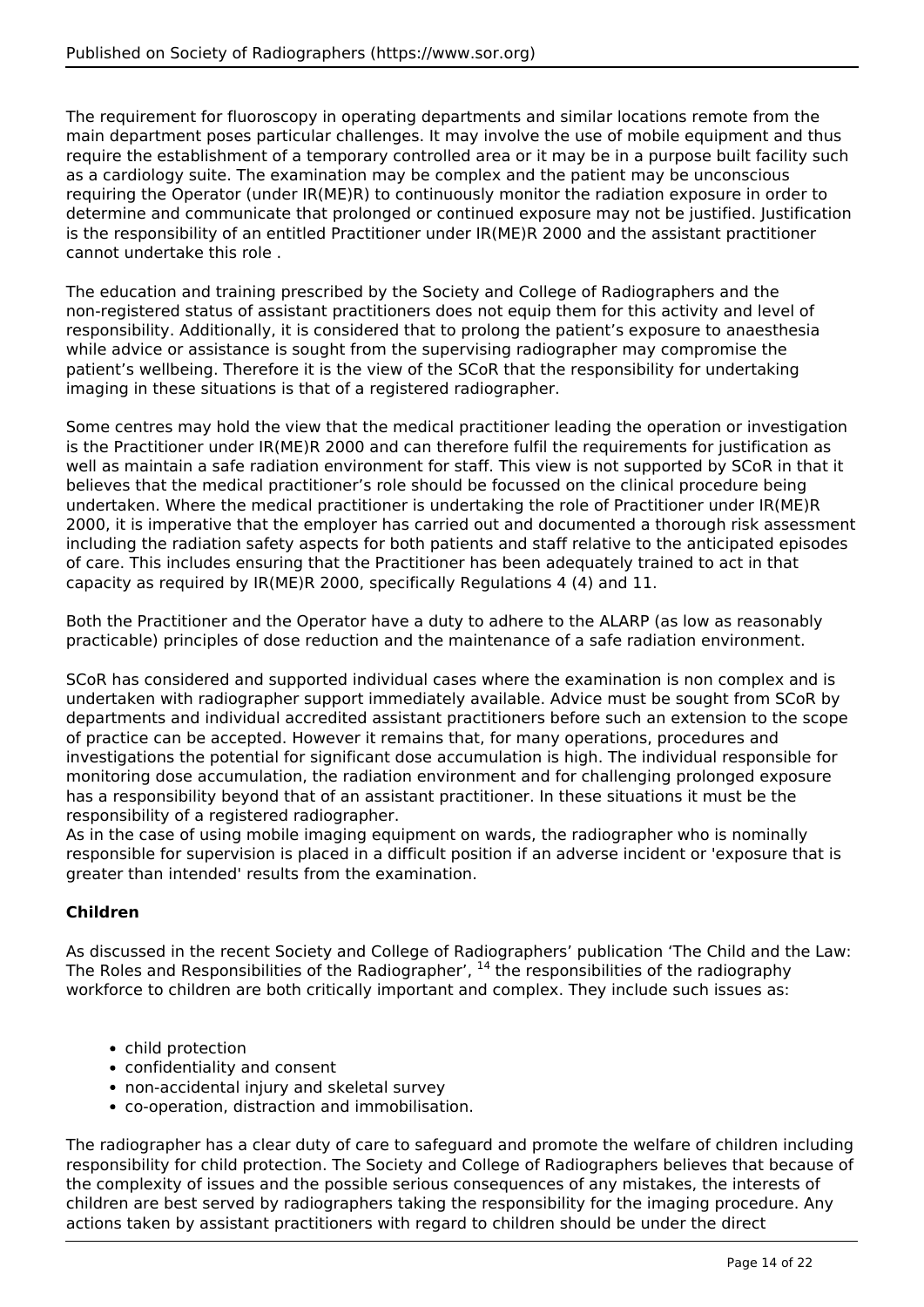supervision of the radiographer.

The imaging of children frequently requires adaptation of technique and therefore this would preclude the assistant practitioner from independently undertaking the examination.

Where no modification of technique is required and where children may be deemed to be 'Gillick competent', (a term used to describe when a minor may be able to consent to his or her own medical treatment despite their young age), it may be possible for an experienced and accredited assistant practitioner to undertake some standard examinations provided that the welfare interests of the child are being overseen by a registered healthcare practitioner who is trained in this aspect of care.

### **(iv) Computed Tomography and Magnetic Resonance Imaging**

The initial Scope of Practice of the assistant practitioner was limited to the acquisition of standard radiographic images. The role of an assistant practitioner in computed tomography (CT) and magnetic resonance imaging (MRI) is related to providing support for other registered healthcare practitioners, eg radiographers and radiologists, and for aspects of patient care. Therefore, in these situations, the provisions of direct supervision prevail. Accredited assistant practitioners should apply for an extension to their individual scope of practice stating the additional education and training they have undertaken to support this role.

### **(v) Nuclear Medicine and Radionuclide Imaging**

Assistant practitioners can be involved in these procedures as Operators provided that they have undergone adequate education and training as required by IR(ME)R 2000. In this role they may position equipment and select image acquisition parameters. At all times they should be working under the direct supervision of a registered radiographer, healthcare scientist or qualified nuclear medicine technologist.

As non-registered healthcare practitioners, they may not administer radiopharmaceuticals under Patient Group Directions. However they may be entitled by their employer to administer radiopharmaceuticals under Patient Specific Directions. In these instances, the SCoR recommends that this be for oral administration only and not intravenous administration. In all cases, the dose to be administered must be checked by a second Operator before it is given to the patient.

#### **Practices outside the scope of assistant practitioners in nuclear medicine/radionuclide imaging**

The preparation of any radiopharmaceutical prior to administration, including dose calculations, is beyond the scope of practice of an assistant practitioner.

### **ASSISTANT PRACTITIONERS IN ULTRASOUND**

Ultrasound services are multidisciplinary and multi professional in nature and include a range of examinations which play an essential part in the screening, diagnosis and management of patients in primary, secondary and tertiary care settings. The demand for ultrasound imaging is increasing and due to the versatility of the technique, its application in various fields of medicine is also expanding.

The purpose of this section is to indicate where an assistant practitioner, appropriately supervised by a registered healthcare practitioner\* (henceforth referred to as a ''sonographer''), can contribute to service delivery by being educated and trained to undertake routine, non-complex ultrasound examinations and to recognise when the expertise of a more experienced sonographer is required.

The term ''sonographer'' in the context of this document does not imply any specific professional background but does imply registration with a statutory regulator (eg the Health Professions Council, the Nursing and Midwifery Council or the General Medical Council), or equivalent\*, and education and training at postgraduate level to undertake ultrasound examinations. The SCoR believes that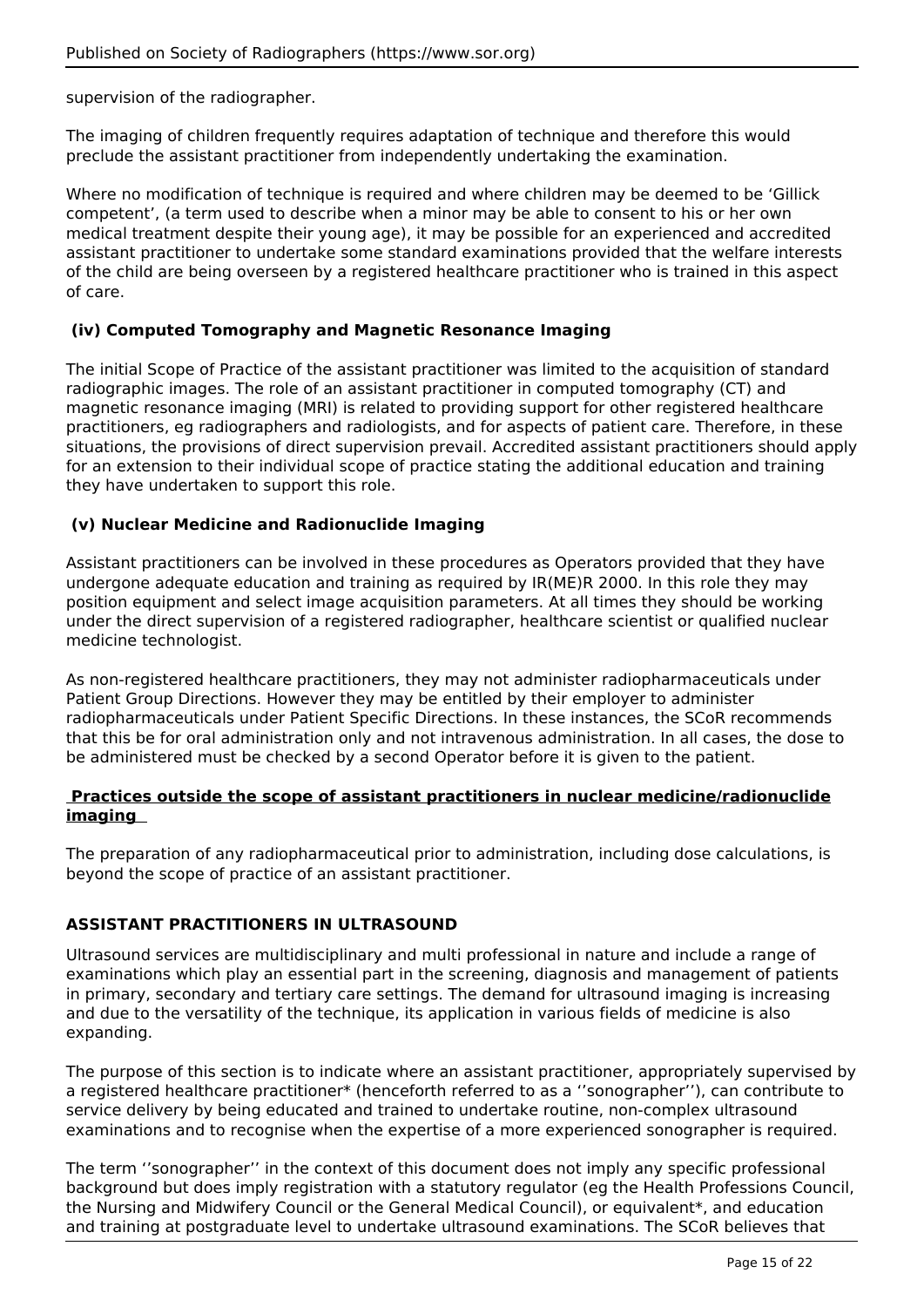sonographers must be registered with one of the statutory regulators of medical or non-medical practitioners or, where this is not possible, with the Public Voluntary Register of Sonographers. This upholds best practice in terms of protection of the public and patient safety.

\* Some sonographers, usually those trained overseas, are not currently eligible for registration with one of the statutory regulators. These should seek entry to the Public Voluntary Register of Sonographers maintained by the College of Radiographers.

All patients/clients presenting to the ultrasound department are entitled to receive the highest standard of care, therefore the responsibility for ensuring the quality and standard of the episode of care remains with the designated supervising sonographer. The episode of care begins with the referral for an ultrasound scan. All referrals for an ultrasound examination must be confirmed as appropriate by a sonographer before delegating to an assistant practitioner.

The activity of the assistant practitioner in ultrasound should be restricted to undertaking limited, single condition and simple screening ultrasound examinations performed to an agreed protocol and under the supervision of a registered sonographer. The assistant practitioner may undertake other duties such as supporting other sonographers, undertaking examinations and the routine quality control of equipment. Any limitations of the role of the assistant practitioner must be made absolutely clear. It is not appropriate for assistant practitioners to discuss clinical matters with patients or clients and, if unexpected findings arise during any examinations the assistant practitioner is authorised to carry out, they must seek immediate advice from the sonographer supervising their practice.

## **The Scope of Practice related to specific ultrasound procedures**

There are elements of the work traditionally performed by the sonographer that may be undertaken by the assistant practitioner who 'is trained and competent to carry out that element' (ie the assistant practitioner takes responsibility for the tasks delegated to them). The assistant practitioner will comply with relevant legislation and departmental protocols and work within their competence, recognising their limitations and when to seek advice.

Assistant practitioners may also work alongside a sonographer helping with aspects of an episode of care, for example, providing chaperoning services or providing support to patients.

The sonographer retains both professional and legal responsibility for the episode of care.

### **Elements of ultrasound practice which may be delegated to assistant practitioners include:**

- single measurements, single conditions or routine screening examinations; for example
	- $\circ$  obstetric dating scans where the task is limited to making a single measurement followed by recording the associated gestational age that has been automatically calculated by the machine software from standard data charts/tables. N.B. Nuchal translucency measurements are not permitted.
	- Abdominal aortic aneurysm (AAA) screening where a single organ is scanned and measurements taken and recorded.
- calculating bladder volumes and ankle brachial pressure indices using dedicated or specialised single purpose equipment and automatic calculation software.
- routine surveillance examinations to monitor anatomical dimensions where a baseline scan has been performed by a registered healthcare practitioner.
- routine quality control of imaging equipment.

### **Practices outside the scope of assistant practitioners in ultrasound**

Listed below are a number of situations in which the responsibilities related to the practice of ultrasound, patient care and patient management are considered to be beyond the scope of an assistant practitioner.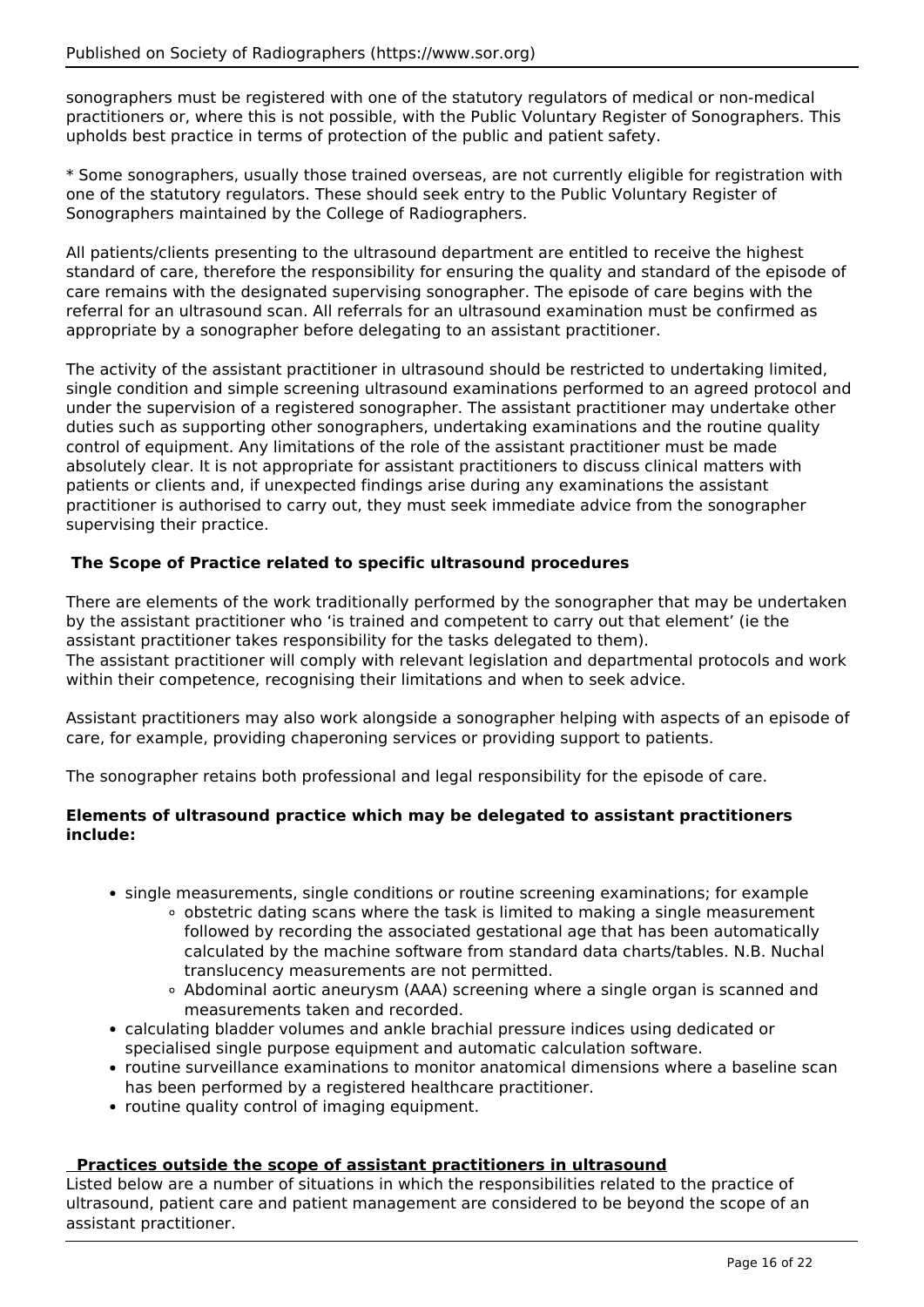- Ultrasound examinations on patients with complex needs including children, and hospital in-patients.
- Ultrasound examinations which investigate multiple organs and conditions and may reveal complex pathology.
- Ultrasound examinations which require a differential diagnosis.
- Ultrasound examinations which require specialised image acquisition and interpretational skills, including fetal anomaly screening and nuchal translucency measurements.
- Ultrasound examinations which require high levels of communication skills, for example breaking bad news.
- Ultrasound examinations which require decision making regarding patient management and referral.
- Ultrasound examinations which require decisions for patient review/patient follow up.

## **Supervision**

Where the assistant practitioner is supervised by a radiographer/sonographer, SCoR considers that the supervising practitioner should have completed a CoR/CASE accredited postgraduate training programme such as a Postgraduate Certificate/Diploma/MSc in Medical Ultrasound and have at least two years of clinical experience in this speciality. They should also be able to demonstrate the level of knowledge and skills necessary to supervise others effectively as outlined in the SCoR Practice Educator scheme.

Additionally, it is the responsibility of the manager/employer to ensure that individuals carry out examinations according to current British Medical Ultrasound Society safety guidelines and are ''adequately educated and trained for their role''. The assistant practitioner must not undertake tasks for which they have not been trained or entitled to carry out.

Ultrasound service managers and employers are advised to seek advice and clarification with regard to the scope of practice of assistant practitioners in circumstances that they consider may not be covered by this guidance document. Enquiries should be directed, in the first instance, to the Professional and Educational department at SCoR.

# **Education and Training**

The assistant practitioner role developed from support workers who were deemed to have the potential to undertake non-complex clinical tasks within a defined scope of practice. It was, therefore, appropriate to develop these skills through work based learning built on proven vocational education programmes. Relevant National Vocational Qualifications (NVQ) were available that were considered to provide suitable education and training to underpin practice. Additional skills and competences were developed through National Occupational Standards and are accepted as the basis of the learning outcomes for training programmes to develop assistant practitioners.

Assistant practitioners must have a sound knowledge of the basic concepts of a defined area of practice as described in the SCoR's Learning and Development Framework.

A number of education providers sought to offer training programmes and submitted these for approval by the Society and College of Radiographers. The SCoR upholds the principle that the minimum educational level is one that equates to an NVQ at Level 3. The NVQ in Health has been discontinued. The SCoR will consider work based programmes, including apprenticeships, on an individual basis.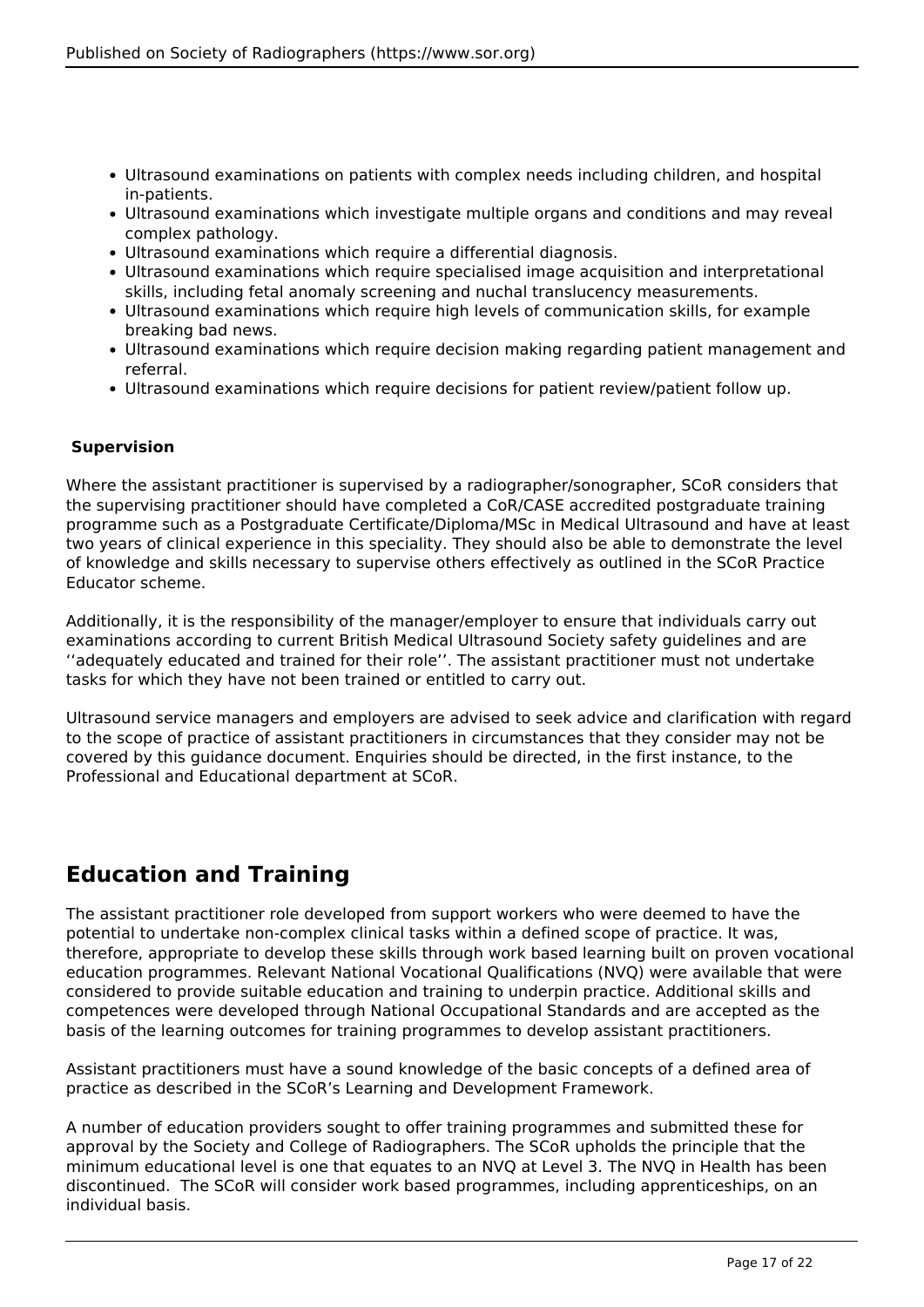Formal education programmes for assistant practitioners include:

- Certificate of Higher Education
- Diploma of Higher Education
- Foundation Degree
- Higher National Certificate (Scotland)

It is recognised that some assistant practitioners may not be able to offer such qualifications. Student radiographers who have not completed the full degree and have "stepped off" with an award or sufficient credit may be able to be accredited as an assistant practitioner. Assistant practitioners working within the Abdominal Aortic Aneurysm screening programme who have followed the national training programme can apply for accreditation. Those with overseas qualifications may be able to apply for accreditation. Individuals seeking accreditation without SCoR recognised qualifications are advised to contact the Professional and Education department at the SCoR for advice.

Individuals wishing to embark on training to become an assistant practitioner should contact the membership department for an application form. Registering as a trainee enables transition to full accredited status on completion of training.

# **Accreditation and Recognition of the Practice of Assistant Practitioners**

As stated previously, the SCoR believes that individual assistant practitioners practising clinically in the fields of imaging and radiotherapy should be accredited as this process:

- confirms to the employer and colleagues that they have been "adequately educated and trained" for their role, particularly in regard to IR(ME)R legislation
- confirms for the patient , through the Public Voluntary Register, that the examination or treatment is being carried out by a trained and competent person
- recognises the individual's scope of practice and the potential for extending this, subject to additional education and training
- provides recognition for the individual and their supervisors of the extent of Professional Indemnity Insurance provided by the SoR
- provides access to on-line learning, guidance and support
- supports the individual in progressing their career or transferring employment.

The process for accreditation can be found on the SoR website, under the section Career Progression, in the form of guidance notes and an application form. There are two routes for accreditation:

- 1. Successful completion of a SCoR approved course
- 2. Submission of a portfolio detailing the education and training undertaken.

The individual will receive accreditation based on the education and training they have undergone in relation to the SCoR Scope of Practice as described in previous sections of this document. Extensions to the scope of practice of an individual can be considered and will require the submission of evidence related to the additional education and training undertaken.

From January 2013, all members and individuals wishing to be recognised by the SCoR as assistant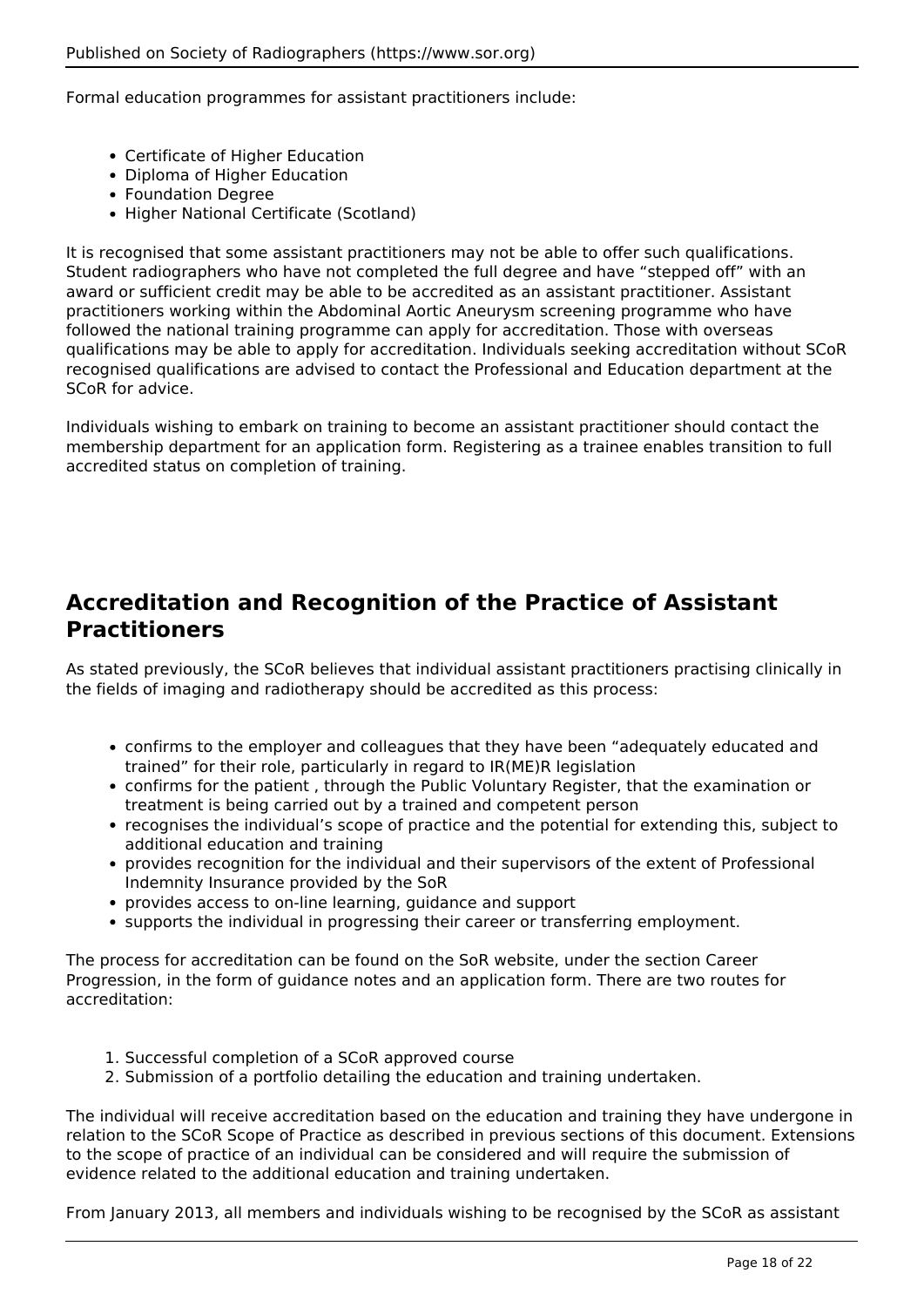practitioners should apply for accreditation if they are not already accredited. Accreditation is a benefit of membership of the SoR and is available to individuals who have been in membership for at least SIX months including any registered training period.

Alternatively, for individuals not wishing to join the Society of Radiographers, accreditation is available on payment of an accreditation fee equivalent to TWO years full membership rate.

Successful individuals will have their name entered on to the Public Voluntary Register of Assistant Practitioners.

# **CPD and Continued Accreditation**

It is expected of assistant practitioners that they will undertake continuing professional development (CPD) in order to demonstrate that they continue to practise safely and competently. The period of accreditation is reviewed at two year intervals from the date of initial accreditation.

Re-accreditation is achieved by recording CPD activities on CPDNow, the SCoR's on-line CPD management tool. CPDNow will automatically produce a summary record and statement of CPD accreditation once 12 activities have been recorded within a TWO year period.

# **Extension to the Individual Scope of Practice**

Where an employer, manager, supervising radiographer(s) and assistant practitioner(s) agree a protocol that extends the Scope of Practice of an assistant practitioner beyond that approved by the Council of the Society of Radiographers it may be possible to gain approval for a local variation to the Scope of Practice that is applicable to the named assistant practitioner(s) involved.

Information regarding the proposed extension to practice and the names of the individual assistant practitioner(s) should be forwarded to the Approval and Accreditation Board at The Society and College of Radiographers for consideration. Should a proposal be approved, the Society of Radiographers' Professional Indemnity Insurance cover would be extended to those individuals and their supervising radiographers. In considering such requests, it must be recognised that the Society will consider them primarily from the perspective of safe practice by the radiographer(s) and assistant practitioner(s) concerned.

### **Evidence to be submitted**

Extensions may be granted to named individuals on receipt of an acceptable proposal that details:

- rationale for extension in terms of the benefit to patients
- risk assessment for the procedure in terms of compliance with legislation, local protocols, dose escalation, patient satisfaction and arrangements for supervision and availability of support for the assistant practitioner
- education and training to support the extension of practice. This can be through formal SCoR accredited training programmes or through work based programmes that can show clearly how the competence, particularly the underlying knowledge, has been assessed. Training records of "numbers of examinations completed" without a theoretical assessment will not be accepted
- agreement of the sponsoring organisation (Hospital Board/Trust or similar) to the extension of practice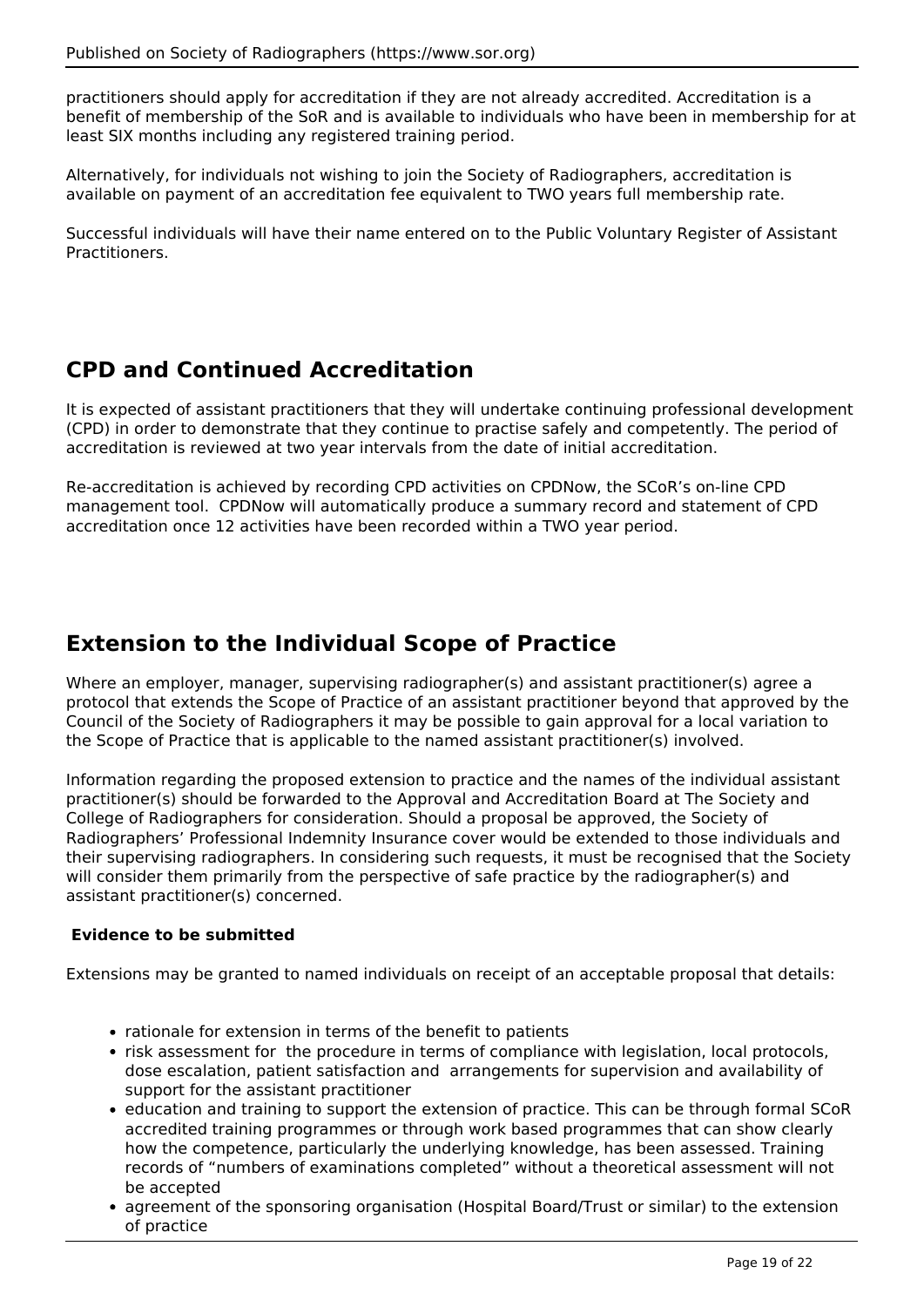- audit procedures to be undertaken in respect of dose monitoring, repeat imaging and patient satisfaction
- evidence from audit or research that supports the proposal
- agreement of radiographers involved in providing supervision.

Submissions must be made in respect of individual assistant practitioners in order that their membership record can be annotated correctly. It is not possible to consider a department- wide proposal as the experience and underpinning education across the assistant practitioner group is likely to be diverse.

# **Research and Audit of Practice**

It is important that the practice of the assistant practitioner is subject to the same clinical audit processes as for other members of the radiographic workforce. Extension of the role and Scope of Practice of the assistant practitioner to meet service demands can be considered and the results of robust research and audit data could be used to support such proposed change.

Assistant practitioners in the NHS Breast Screening Service are required to submit to the same scrutiny of their images for technical recall as radiographers and are expected to meet the same standards.

In other areas of work such as AAA screening or standard radiographic imaging it is expected that the same audit standards will apply irrespective of the qualification status of the practitioner. It is not expected that assistant practitioners will initiate or undertake clinical research although they may support researchers by contributing data or other related activities.

# **Summary**

This document and the policies described within it, supersede all previous Scope(s) of Practice for assistant practitioners published by the Society and College of Radiographers. The sections on IR(ME)R, consent, administration of medicines and accreditation should be read in conjunction with the detailed advice on these subjects available from the SCoR document library.

The document has been developed to provide greater clarity, particularly on practices outside the Scope of Practice of assistant practitioners.

The Society and College of Radiographers recognises that service delivery models continue to evolve and that the imaging and oncology workforce must also continue to develop. This document supports employers and managers in this development but within a safe, effective and evidence-based framework.

Service managers and employers are advised to seek advice and clarification with regard to the Scope of Practice of assistant practitioners in circumstances that they consider may not be covered by this guidance document. Enquiries should be directed, in the first instance, to the Professional and Educational department of the SCoR.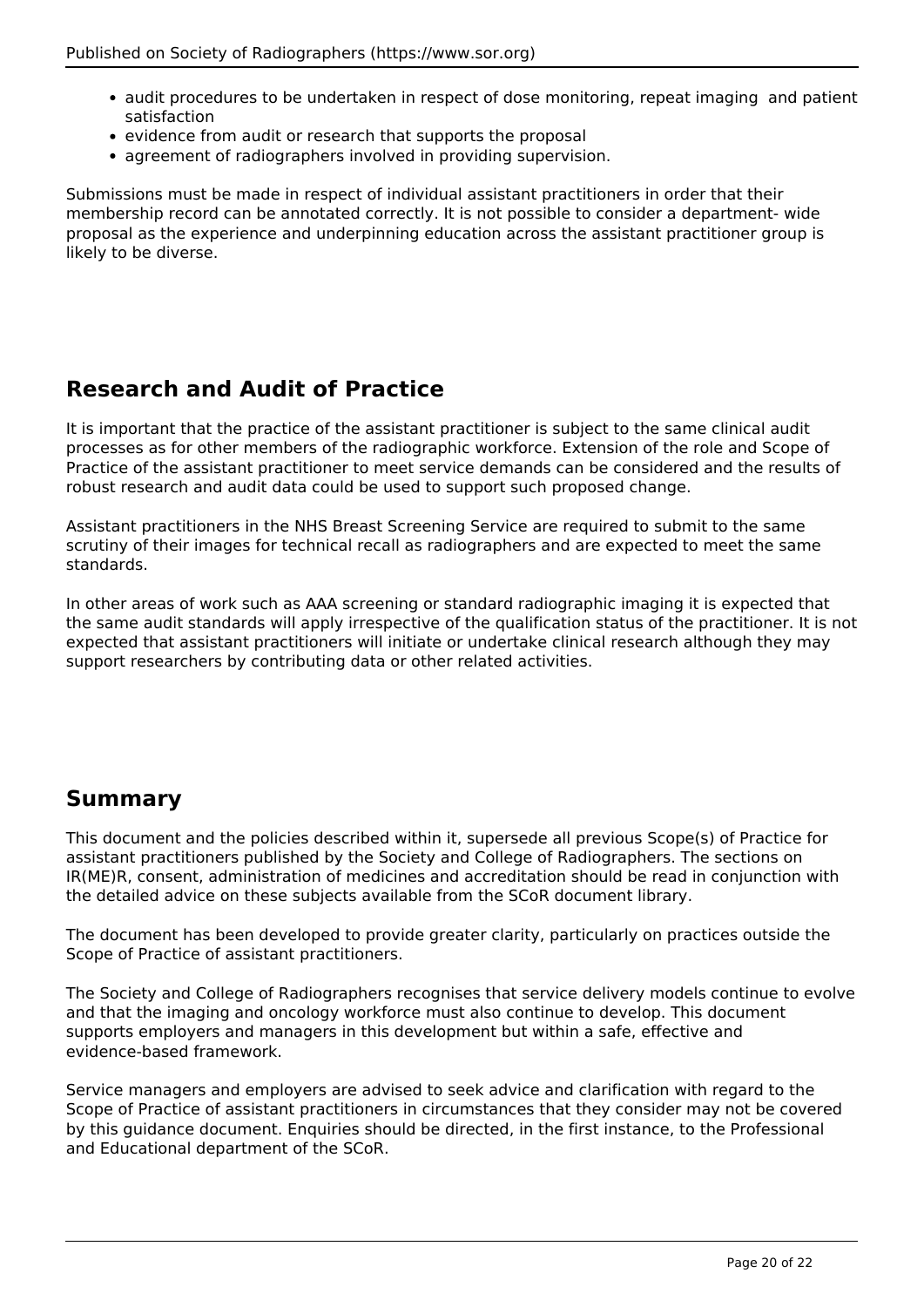# **References and Bibliography**

1) Department of Health. Radiography Skills Mix: A report on the four-tier service delivery model, London: DoH June 2003/p>

2) College of Radiographers. Education and Professional Development: Moving Ahead. London: CoR November 2003

3) Department of Health. Health and Social Care Bill 2011 London [http://webarchive.nationalarchives.gov.uk/20130107105354/http://www.dh.g...](http://webarchive.nationalarchives.gov.uk/20130107105354/http://www.dh.gov.uk/en/Publicationsandstatistics/Legislation/Actsandbills/HealthandSocialCareBill2011/index.htm) (accessed May 2012)

4) Department of Health. Enabling excellence: Autonomy and Accountability for Health and Social Care Staff (Command Paper) London: DH Feb 2011 [http://www.dh.gov.uk/prod\\_consum\\_dh/groups/dh\\_digitalassets/documents/di...](http://www.dh.gov.uk/prod_consum_dh/groups/dh_digitalassets/documents/digitalasset/dh_124374.pdf) (accessed May 2012)

5) Scottish Government Health Directorates: CEL 23 (2010) Healthcare Support Workers – Mandatory induction Standards and Code Of Conduct For Healthcare Support Workers and Mandatory Code of Practice for Employers of Healthcare Support Workers <http://www.scotland.gov.uk/Resource/Doc/288853/0088360.pdf>(accessed May2012)

6) Society and College of Radiographers. Code of Conduct and Ethics. London: SCoR Feb 2008

7) College of Radiographers. Clinical Supervision Framework: A Position Statement. London: CoR March 2003

8) College of Radiographers. Clinical Supervision Framework. London:CoR March 2003

9) Department of Health. The Ionising Radiation (Medical Exposure) Regulations 2000 IR(ME)R together with notes on good practice. London: TSO 2000 <http://www.opsi.gov.uk/si/si2000/20001059.htm>(accessed May 2012)

10)Department of Health. The Ionising Radiation (Medical Exposure) (Amendment) Regulations 2006 <http://www.opsi.gov.uk/si/si2006/20062523.htm>(accessed May 2012)

11) Department of Health. National Health Service Reform and Health Care Professions Act 2002 London: DH 2002 <http://www.legislation.gov.uk/ukpga/2002/17/contents>(accessed May 2012)

12) College of Radiographers. Learning and Development Framework for Clinical Imaging and Oncology London: CoR Feb 2008

13) College of Radiographers. The Child and the Law: The Roles and Responsibilities of the Radiographer. London: CoR October 2005

### **Bibliography**

Society and College of Radiographers. Student radiographers and trainee assistant practitioners as "Operators" under IR(ME)R 2000/2006 London: ScoR May 2009

Department of Health Medicines Act 1968. London: DH 1968 <http://www.legislation.gov.uk/ukpga/1968/67> (accessed May 2012)

Society and College of Radiographers. The Scope of Practice of Assistant Practitioners in Radiotherapy. London: SCoR Oct 2007

College of Radiographers. A Strategy for the Education and Professional Development of Therapeutic Radiographers. London: CoR October 2000.